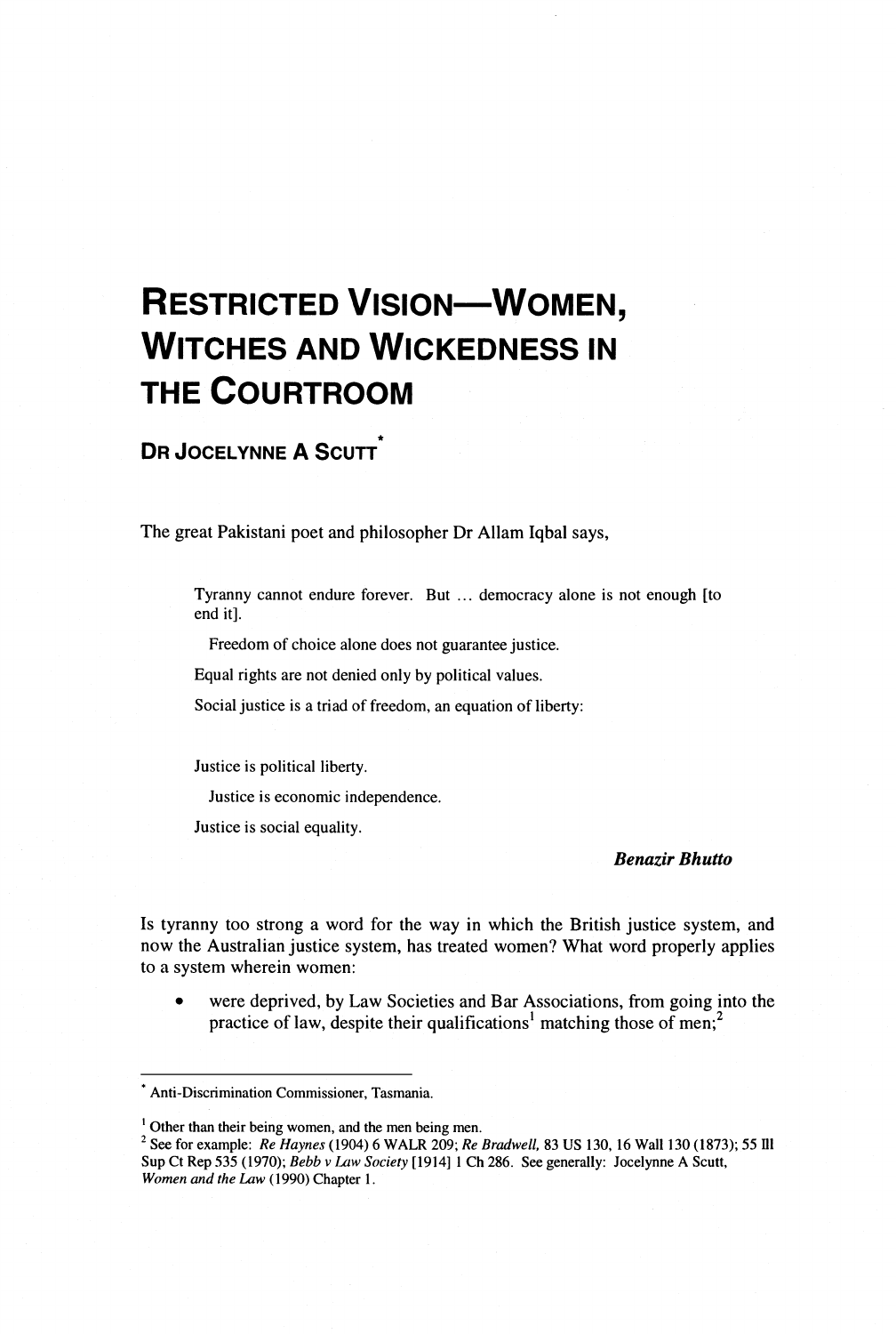- were refused, by judges, the right to practise law, by a sleight of handwhich labelled women 'not persons' for the purpose of *Legal Practice Acts*  enabling persons with relevant qualifications<sup>3</sup> to practise law;<sup>4</sup>
- once qualified<sup>5</sup> to practise law, were required year after year to lobby governments and Attorneys-General to pass *Women's Legal Practice Acts* (or *Women's Legal Status Acts*) so that women might enter legal practice;<sup>6</sup>
- once having had *Women's Legal Practice Acts* passed, done their articles, and gained admission to practice, were told by judges that these Acts served to confirm the 'rightness' of earlier determinations that women were not 'persons' (otherwise, why any need for *Women's Legal Practice Acts?),* so that a qualified woman lawyer was not entitled to be a notary public, for the *Public Notaries Act* referred to 'any person', not 'women'.<sup>7</sup>

What word properly describes a system where:

- laws built up over centuries have been created by courts peopled by men alone, without any input from women, with at least the vast majority of those sitting on the benches and formulating the laws having no inkling at all that the laws might therefore be biased in accordance with their own perceptions of 'justice', 'fairness' and 'neutrality'; $<sup>8</sup>$ </sup>
- or, worse, at least some of those sitting on the benches and formulating the

<sup>&</sup>lt;sup>3</sup> Apart from, as it turned out (according to the judges) the requirement that all 'persons' be male, and that no 'person' be female as the criterion upon which acceptance as coming within the term 'person' in the legislation was premised.

 $4$  See n 3.

 $<sup>5</sup>$  Apart from sex/gender - that is, being female rather than male.</sup>

For example, Ada E. Evans, graduating from the University of Sydney in 1902 as Bachelor of Laus, lobbied the Attomey-General every year following her graduation until in 1918 the *Women's Legal Status Act* was passed by the New South Wales Parliament. Only then was Ada E. Evans entitled to register as student-at-law, completing her two years so entitling her to be admitted to practice as a barrister of the Supreme Court of New South Wales. See: Bek McPaul, 'A Woman Pioneer' (1948) 22 ALJ 1; Gail Griffith, 'The Feminist Club of New South Wales, 1914-1970: A History of Feminist Politics in Decline' (1988) 14 (No. 1) *Hecate* 56; Jocelynne A Scutt, *Women and the* **Law,** above n 2.

 $<sup>7</sup>$  In South Australia, Mary Cecil Kitson was admitted as a practitioner of the Supreme Court under the</sup> *Female* **Law** *Practitioners Act* **1911,** having been lobbied for by women denied the right to practise by judicial determinations that 'person' in the **Law** *Practitioners Act* did not mean 'women'. She then sought to be appointed a public notary but was denied, on the basis that s *3* of the *Public Notaries Act*  stated: 'Every person who shall be desirous of obtaining an appointment to act as a Public Notary in the said Province [South Australia] shall apply by petition to the Supreme Court ... for that purpose setting forth such facts therein as he [sic] may deem expedient for the purpose of satisfying the said court as to his fitness and qualifications to discharge the duties and exercise the functions of Public Notary.' A male Mary Cecil Kitson would have been appointed: *Re Kitson* [1920] SASR 230.

A view strongly held amongst conventional judges is that the only 'neutral' judge can be 'one of them' Mary Cecil Kitson would have been appointed: *Re Kitson* [1920] SASR 230.<br><sup>3</sup> A view strongly held amongst conventional judges is that the only 'neutral' judge can be 'one of them'<br>— white, male, middle-aged or older, midd origin. This is exemplified in the remark, reportedly made by one such judge at a seminar on bias in the judicial system, that the real problem with appointing Maltese-origin (sic) men to the bench would be that they would never be able to sit on workers' compensation cases. (The racist implication being that they would be biased in favour of their own countrypeople.)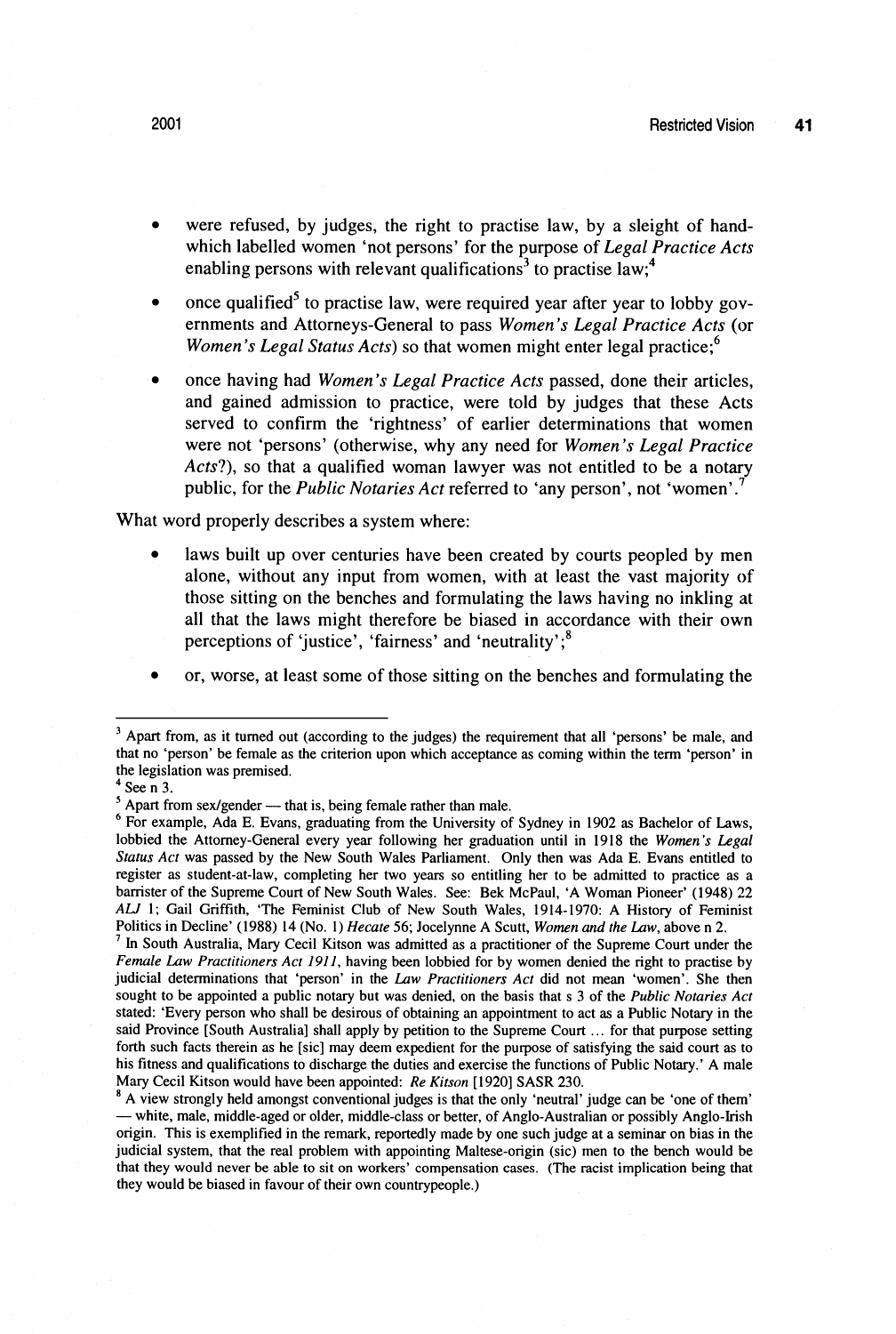- laws do know that the laws operate in their interests and against the interests of women and, believing this 'right'  $-$  or *their* right, see them as 'fair' and 'just', for 'justice', 'fairness' and 'neutrality' properly apply to men only;<sup>9</sup>
	- laws are assumed to be 'neutral' because they are not, on their face, labelled 'for men only' or 'applicable to women alone': $^{10}$
	- courts and judges never ever consider the certainty  $-$  or even the probability  $-$  that they might be biased, lacking in neutrality and imbued with injustice, because for centuries women were disentitled from sitting on the  $b$ ench; $^{11}$
	- courts and judges never ever consider the certainty  $-$  or even the prob $a$ bility  $\frac{a}{b}$  that they might be biased, lacking in neutrality and imbued with injustice, because the courts remain almost wholly dominated by white, middle-class Anglo-Australian or Anglo-Irish men of a certain age;<sup>12</sup>
	- the rules of natural justice are assumed to apply in accordance with a neutrality that does not admit of male-female power imbalances, racial preju-

 $9$  Some judges are asserted to continue to think — and operate — in these terms. This is, effectively, the proposition put by an organisation established to represent the interests of ex-wives of members of the legal profession, including judges. They say that their ex-husbands have the 'inside running' in divorce proceedings, in that (for example) they have 'free' legal advice and representation, as a 'favour' to them by their colleagues; because of their own legal expertise and that of their representatives they manage to ensure that proceedings are adjourned so as to favour their interests; they are positioned through their representation, etc. to effect property settlements in their interests, to the detriment of their ex-wives; they are better able to conceal assets etc. This view is not supported by the mainstream legal profession or, it is fair to say, by the courts.

<sup>&</sup>lt;sup>10</sup> See for example: Victorian Law Reform Commission, *Homicide*, Discussion Paper No 13 (1988). See further: Tess Rodd, 'Marital Murder' in Jocelynne *A* Scutt (ed), *Violence* in *the Family* (1980), Jocelynne A Scutt, *Even in the Best of Homes — Violence in the Family* (2nd ed,1990) Chapter 8; Jocelynne **A** Scutt, 'Sexism in Law' in S K Mukherjee and Jocelynne *A* Scutt (eds), *Women and Crime*   $(1980).$ 

<sup>&</sup>lt;sup>11</sup> Rather, the notion is that it is women's 'fault' that there were no, and are now few, female judges: they are insufficiently meritorious, didn't study law in 'sufficient' numbers in the past, began to 'choose' law in equal numbers only from the mid-1980s on, don't go to the Bar in sufficient numbers, don't stay at the Bar long enough, don't practise in the 'right' areas, don't have the 'right' experience, having 'family responsibilities' choose not to 'dedicate' themselves to law in the way necessary to be considered 'judicial material' (that is, in the way men who have family responsibilities but do not recognise them, or fail to see that they are or ought to be equally their responsibilities as those of their wives, dedicate themselves to the law so rendering themselves 'judicial material').

<sup>&</sup>lt;sup>12</sup> Like the Australian judge who, when (during the time of the O.J. Simpson trial in the United States) asked whether he agreed with television cameras coming into the courtroom said that he would welcome it at least insofar as it would show the world that there was no 'gender bias' in 'his' court. This is a court where about five of the eighty or so judges are women and where (as in most other courts) the bar table is generally populated by men. Rarely would women counsel be opposed; even more rarely (if ever) would opposing female counsel be briefed by female instructing solicitors and likely never in this combination with female junior counsel. Only once in the entire history of the High Court of Australia has an 'all woman' team appeared: *Osland* v *The Queen* (2000) *173* **ALJR** 173. Rendering it even more rare, the team was all female at both the appeal and leave to appeal hearings. See further: Jocelynne A Scutt, 'Sexual Politics in High Court Places - Judging Women, Judging the Judiciary' (2001) *Women's* Law Journal.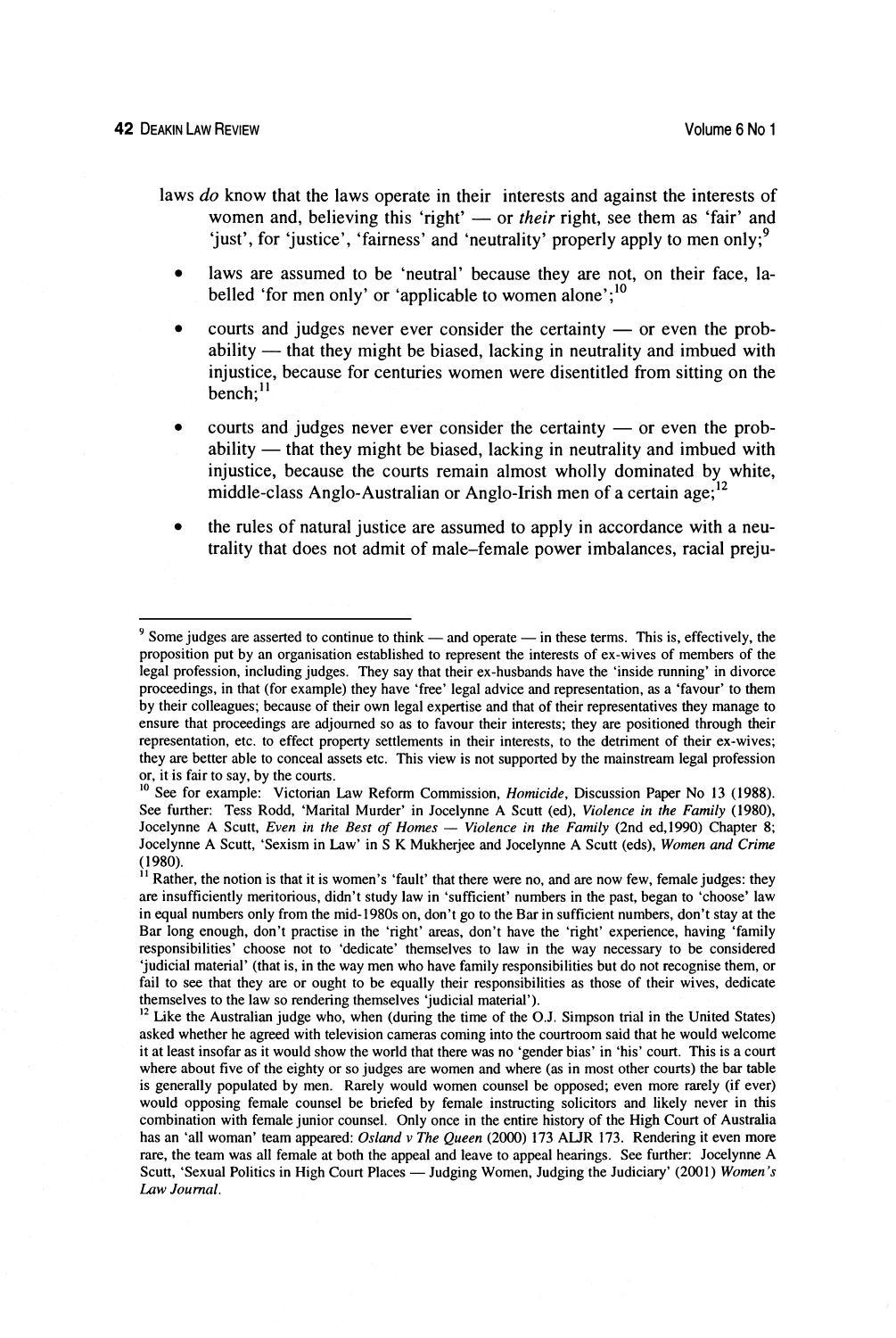dice, disability discrimination and sex/gender differentials; $13$ 

- the rules governing bias are assumed to apply without regard to malefemale power differentials, racism, sexism or discrimination based on  $disability$ ;<sup>14</sup>
- the stark lack of representation of some groups within the legal profession, and the minority representation of others (women, Aboriginal women and men, for example), are never truly accepted by those in positions of power, and most particularly those who dominate it, as illustrative of a prejudice, bias and inequality within the confines of the law.<sup>15</sup>

<sup>&</sup>lt;sup>13</sup> With increasing numbers of women, persons of minority ethnic background, and Aboriginal Australians moving into the legal profession and thence to private practice at the Bar, rules of bias are susceptible to a paradigm shift, at least in the long term. That is, 'bias' has been interpreted to date by people (mainly men) adhering to conservative, establishment views of what is, what is not, 'bias'. What happens in court is likely to be 'seen' differently, through these different perspectives. For example, in a Crimes Compensation Tribunal case the tribunal, taking an interventionist role, asked a social worker witness questions about the 'paranoia' of the grandmother whose grandchild had allegedly been sexual abused by a family member. There was no evidence of paranoia - no clinical or psychiatric material, for example; the social worker was not competent to answer such a question; the question was asked without any foundation; it was not a question that should properly have been asked by the tribunal (or, in the lack of any foundation, by anyone in the tribunal). That this intervention (and others similar to it) brought the question of bias into focus was clear to the female solicitor and barrister. It was not clear to the tribunal (otherwise, the question would not have been asked). Would a male solicitor and barrister have seen ostensible bias in the tribunal's approach? It is doubtful that a male banister and solicitor would have taken it on review to the Supreme Court.

<sup>&</sup>lt;sup>14</sup> A fracas in the Supreme Court of Victoria in September 2000 revolved around allegations that the Practice Court Judge, Justice Beach, had signified bias against women and trade unionists, when he allegedly stated that affidavits swom by them were 'worthless' or 'not worth the paper they were written on'. The implication was, it was alleged, that the documents were 'worthless' because women had sworn them. The matter was referred by the union lawyers to the Attorney-General, the Hon. Rob Hulls, who in turn referred it to the Chief Justice, Justice John Phillips. He determined that no bias had been expressed by Justice Beach.

<sup>&</sup>lt;sup>15</sup> Justice Mary Gaudron of the High Court, Australia's most senior female member of the judiciary and one of seven most senior Australian judges recognised this amongst her colleagues in a speech delivered in 2000. When at the invitation of *The Australian* I wrote an 'Opinion' piece confirming this truth, it obviously unsettled some evidently already unsettled male member/s of the legal profession: I received an 'anonymous' 'cartoon' of a scene any reasonable person would assess as a crude depiction of male domination, and being vilifying of women as well as threatening. The caption asserted I had judicial aspirations and it in combination with the sketch was a clear indication that as a woman I had 'ideas above my station', the place for me was in the subordinate position all women are expected to occupy - in 'no agency' sexual submission to the aggressively violent 'penis as weapon' culture the author/s apparently see/s as 'right' for the world. Despite his/their sense of threat, no woman with judicial aspirations would, of course, ever publish any criticism of the judiciary (unless ever-so-mildly) or point to the bias inherent in their judgments, at least not in the way I do. 'Naming' the problem as it is is not a way to endear one to those in power, or who exercise power in the 'right' places, to appoint or endorse appointment to the judiciary! See: Geesche Jacobsen, 'Women still seen as inferior: judge', *Sydney*  way to endear one to those in power, or who exercise power in the 'right' places, to appoint or endorse appointment to the judiciary! See: Geesche Jacobsen, 'Women still seen as inferior: judge', *Sydney Morning Herald*, 1 Morning Herald, 15 July 2000, 3; Bernard Lane, 'Judge charges the powerful — Men fear equality of sexes', Weekend Australian, 15-16 July 2000, 1; Editorial, 'Well said, Justice Gaudron — Australia's most senior female judge expresses the frustration of many women', *The Age,* 17 July 2000, 16; Editorial, 'Gaudron enlivens equality debate', *The Australian,* 17 July 2000, 14; Jocelynne A Scutt, 'No merit to endemic sexism in legal system - Female appointments to the judiciary are lamentably few', *The Australian,* 19 July 2000, 13. Women lawyers views on the 'place' of women in law, and the existence of anti-woman views in it, can change over time. as Justice Gaudron has acknowledge for herself: see Mary Gaudron, 'Speech to Launch Australian Women Lawyers' (1997) 72 ALJ 119-24.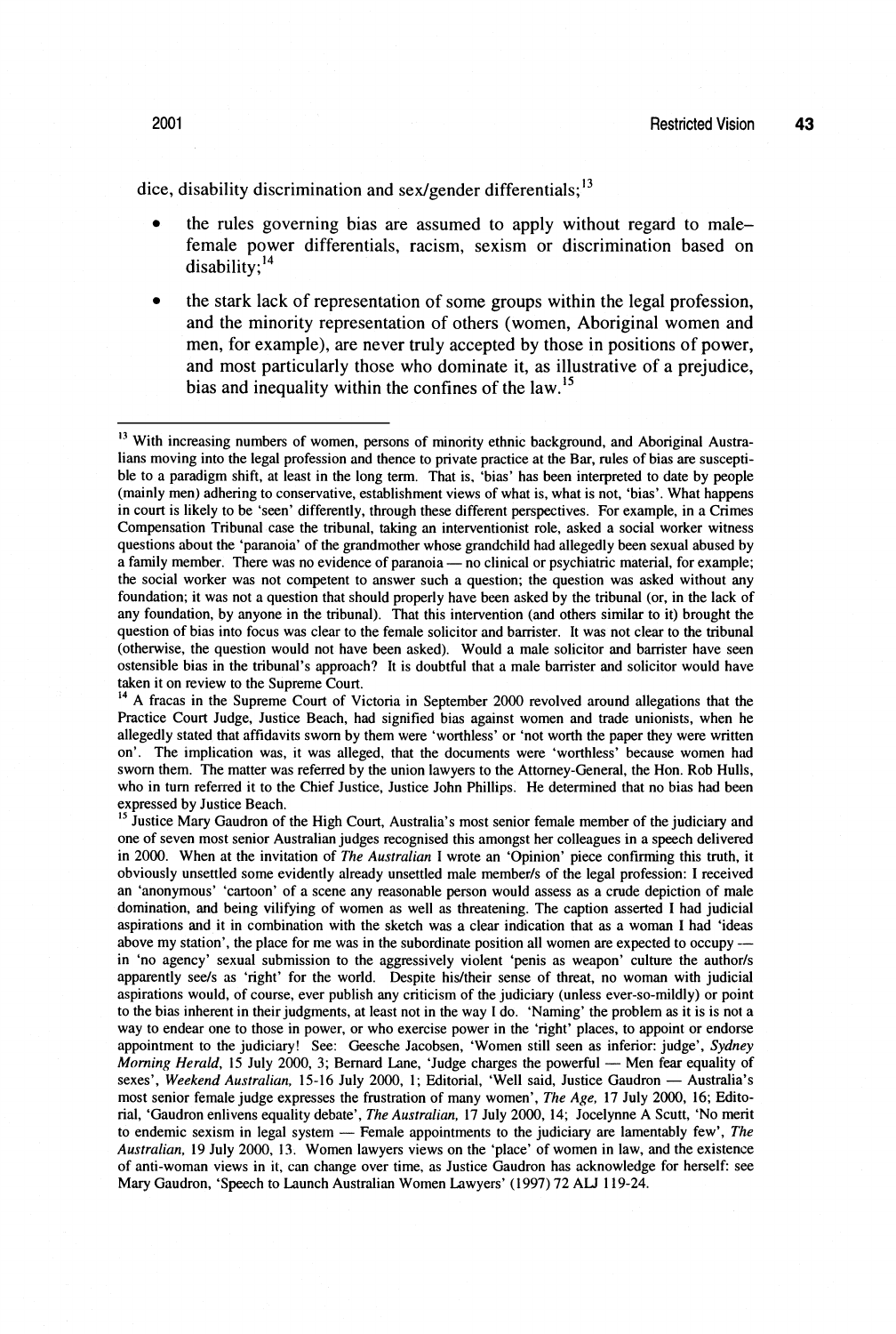In 1986, the *Report of the New York Task Force on Women in the Courts* said:

... gender bias against women ... is a pervasive problem with grave consequences ... Cultural stereotypes of women's role in marriage and in society daily distort courts' application of substantive law. Women uniquely, disproportionately and with unacceptable frequency must endure a climate of condescension, indifference and hostility . . . **<sup>16</sup>**

Yet is democracy (at least as now expressed)  $-$  or a few faltering steps resulting in representation of women and racial or ethnic minorities on the bench and in the Yet is democracy (at least as now expressed) — or a few faltering steps resulting in representation of women and racial or ethnic minorities on the bench and in the courtroom — sufficient to end it? The notion that centur century of bullying from the bench and bar table will be overcome by random or even semi-planned appointments of women, one slowly after the other, to positions of ostensible authority within the legal system is misguided. For a system that has not seen women as credible, the immensity of the change required is beyond calculation. For a system that aligned the condemnation of women as witches to the highest principles of jurisprudence, the immensity of the task is beyond human measurement. Accepting women's personhood as equal to, and equally valuable as, that of men is a task beyond measure for male jurisprudence.

#### I **WITCHES IN COURT**

In England in the sixteenth and seventeenth centuries, more than 1,000 women were put to death as witches. In Scotland, too, witch-hunting and witch-burning had the imprimatur of the legislature and the courts. In 1643, in one Scots county alone  $-$ Fife  $-30$  witches were burned.<sup>17</sup> Cromwell sought to eliminate the crime of witchcraft and the burning of witches from the statute books, but gained a short moratorium only. The crime remained on the statute books until early last century. Today, some calculations of the number of all women burnt as witches measure into mil- $\ln$ ns.<sup>18</sup>

Judges were more persistent in their view that witchcraft was a crime deserving of court time and jurors' deliberations. After sitting on his last trial of witches, in 1662 Matthew Hale, Chief Justice of England, concluded, when the verdict of 'guilty' was recorded, that the decision was sound because:

- the crime of witchcraft was one to be properly condemned;  $\bullet$
- the women who stood condemned were proof of the crime of witchcraft;
- the women and the verdict were evidence of the wisdom of both the law  $\bullet$ and the jury system.<sup>19</sup>

**Ib** Reprinted in (1986-1987) 15 *Fordham Urban Law Journal* 11, 17-18.

<sup>&</sup>lt;sup>18</sup> See for example Justice Murphy's judgment in *Chamberlain v The Queen (No. 2)* (1982) 153 CLR 521.

<sup>&</sup>lt;sup>19</sup> See Jocelynne A Scutt, 'Schemers, Dragons and Witches: Criminal Justice and the Fair Sex' in Suzanne Dixon and Barbara Garlick (eds), *Reconstructing Women in Political History* (1991).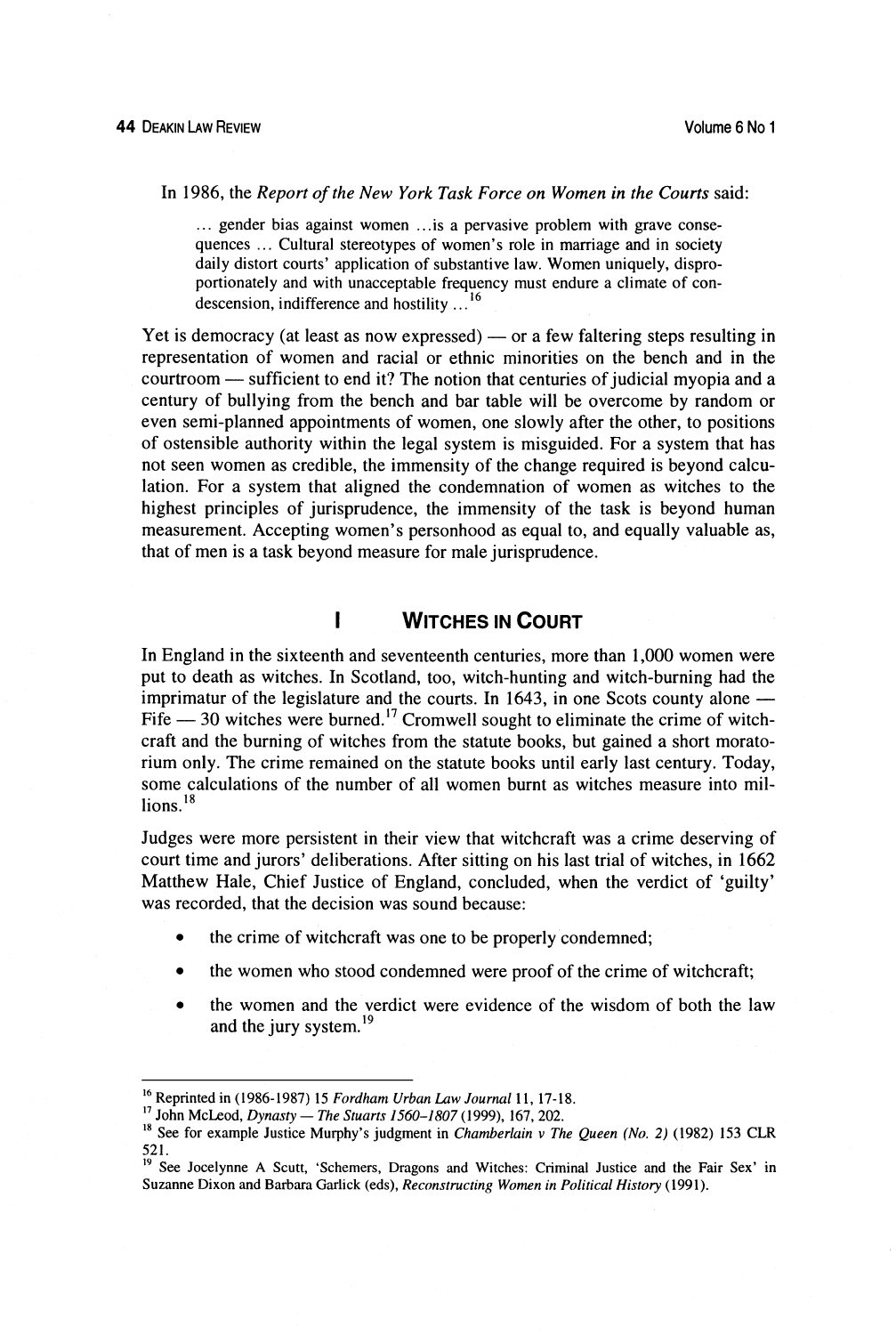In his charge to the jury, Hale told them he would 'not repeat the evidence unto them, least by so doing he should wrong the evidence on one side or on the other'. This was very different from his usual approach, which was to trawl through the

evidence, repeating it item by item, and reciting to the jury his opinion of all the facts as presented to the court. Here, the evidence for the prosecution constituted that of the girls and boy claimed to have been infected by the witchcraft, which was contradictory and consisted of assertions that were 'magical' and thus unable to be tested or admitting of no exceptions, so that they could not be challenged, or subsisted in the women's physical appearance redolent of old age.<sup>20</sup> The defence relied upon an experiment, presided over by Lord Cornwallis, Sir Edmund Bacon and Mr Serjeant Kelyng, which was designed to test the girls' evidence, as demonstrated by them in court, that the 'least touch' by the accused caused them to spring open their clenched fists and shriek out with a sudden, high pitch. When they saw that rather than confirming the prosecution case, the experiment denied it, Cornwallis, Bacon and Kelyng made an open protest, but to no avail.

Cornwallis, Bacon and Kelyng's test was to place an apron up before the eyes of one of the girls, so that she could not identify who was to touch her. They then had a person other than the accused touched the girl's hand. This touch produced an effect identical to the touch of the women standing accused as witches: the girl reacted by springing open her clenched fists and letting forth a sudden, high pitched shriek. Immediately, the three independent observers returned to court, telling Hale that they believed 'the whole transaction of this business was a mere imposture'.<sup>21</sup>

Hale's charge to the jury did not canvass this and the other evidence. His summing up was short. He told the jury that they had 'two things to enquire after' only:

First, whether or no these children were bewitched? Secondly, whether the prisoners at the bar were guilty of it?

That there were such creatures as witches he made no doubt at all; for first, the Scriptures had affirmed so much. Secondly, the wisdom of all nations had provided laws against such persons, which is an argument of their confidence of such a crime. And such hath been the judgment of this kingdom, as appears by that Act of Parliament which hath provided punishments proportionate to the quality of the offence. And desired them strictly to observe their evidence; and desired the great God of heaven to direct their hearts in this weightily thing they had in hand: for to condemn the innocent and to let the guilty go free, were both an abomination to the  $Lord.<sup>22</sup>$ 

Hale did not congratulate himself to the jury on his own handling of the case. He had no need of open self-congratulation, for he was and remains revered amongst

**<sup>&#</sup>x27;O** In *Select Cases* **cf** *Conscience Touching Witches and Witchcraft* (published in 1646), John Gaule observed: 'Every old woman with a wrinkled face, a furrowed brow, a hairy lip, a gobber tooth, a squint eye, a squeaking voice, or scolding tongue, having a ragged coat on her back, a skullcap on her head. a spindle in her hand, and a dog or cat by her side, is not only suspected but pronounced for a witch.'

**<sup>&#</sup>x27;I** *A Tryal of Witches at the Assizes Held at Bury St Edmunds* . . . *before Sir Matthew Hale,* 1682, London, *UK.* 

 $^{22}$  David Lanham, 'Hale — Misogyny and Rape' (1983) 7 *Criminal Law Journal* 153.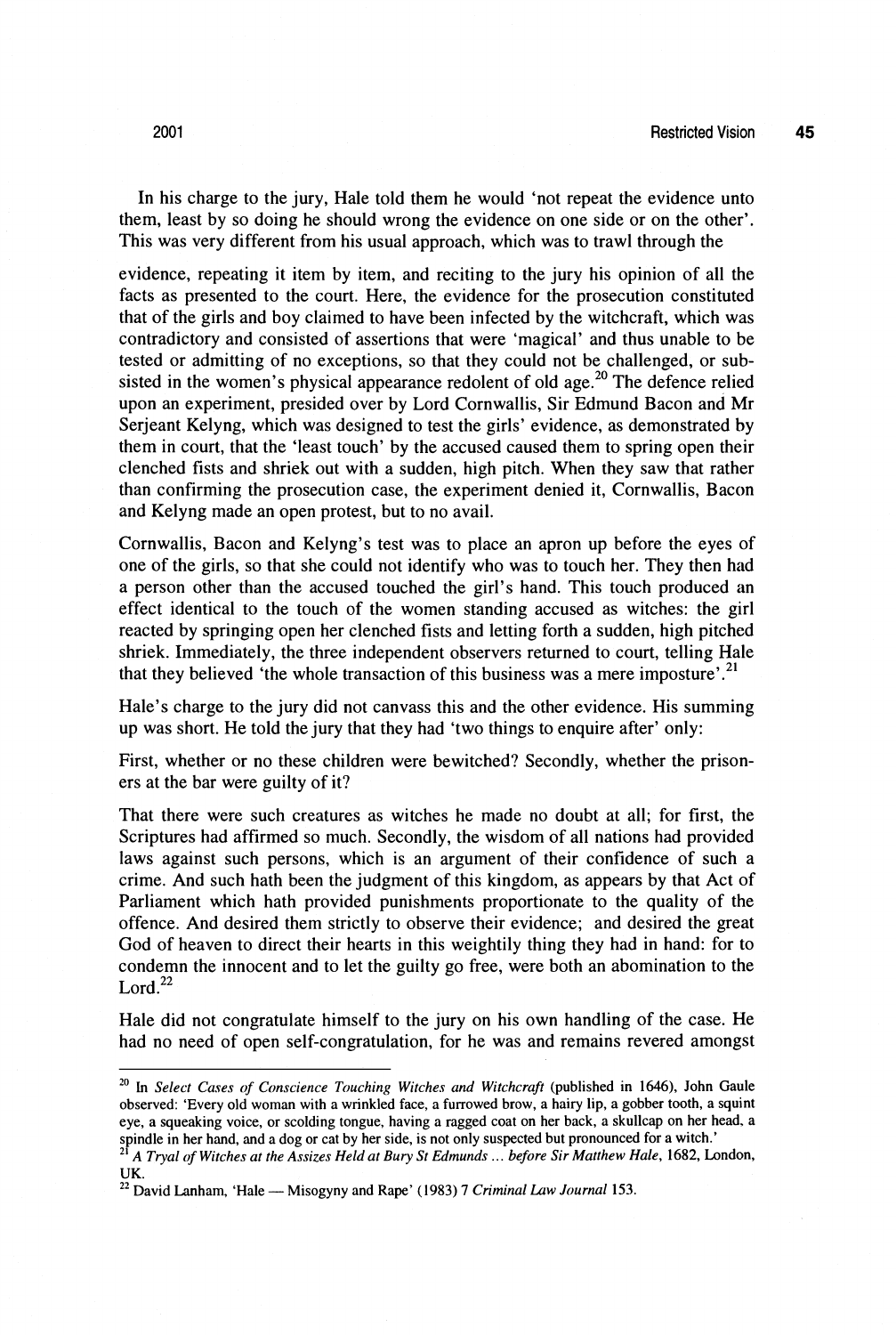blackletter lawyers for his judicial 'wisdom' and his exemplary contribution to jurisprudence, particularly blackletter law. Against substantial evidence (of which justifying as sound law the putting of witches to death must surely be accepted, in all reasonableness, as part), Hale has even been lauded as 'far from being a misogynist ... both personally and professionally treat [ing] and regard[ing] women at least as well as men  $\ldots$ <sup>23</sup>

Amy Duny and her colleague Rose Cullender were accused of swallowing large nails whole, then regurgitating them without damage to their gullets and causing cramps in their victims, who walked lame first on one leg, then on the other, apparently uncertain of which leg it was that they had asserted initially as being affected by witchcraft. They were old women, and poor, and living without the protective cover of a husband, and so were likely to be more vulnerable to charges of witchcraft. Those who lived under coverture were controlled by their marital status.<sup>24</sup> Those who did not had to be controlled judicially, through the words of wisdom spoken by judges holding the highest positions on the bench.

For the crime of witchcraft had a differential impact on women as accused, and was used to control 'loose' women: those women who were single or widowed, and without male protection  $-$  or male/marital control.<sup>25</sup> Women were most often accused of witchcraft; women were most often charged and tried; and women were most often found guilty. Citing the figure of 92 per cent of those accused as witches in Essex, England, Geis notes that the 'most marked social correlation is that between witchcraft and women'.<sup>26</sup>

'Differential impact discrimination' principles illustrate the lack of neutrality in the notion that because 'witches' or 'witchcraft' definitionally included both women and men, women and men were equally affected by the law condemning witches as guilty of witchcraft. $27$ 

<sup>&</sup>lt;sup>23</sup> Ibid 148. For a rebuttal, see: Gilbert Geis, 'Revising Lord Hale, Misogyny, Witchcraft and Rape' (1986) 10 *Criminal Law Journal* 319. Lanham asserts that because the legal definition of possible witches included both women and men, 'Hale's willingness to preside over witchcraft trials can hardly be regarded as evidence of misogyny.' But as critical analysts of any law and legal system well know, what the law says and how it operates, or how it operates within a particular courtroom, under the hand of a particular judge, are what can illustrate judicial misogyny, xenophobia, homophobia or racism.

<sup>&</sup>lt;sup>24</sup> And at times by marital rape, which Hale denied the existence of, by asserting that by her consent to marriage a woman had given her consent to sexual intercourse, so that a husband could never (in law) rape his wife. See: Jocelynne A Scutt, 'Consent in Rape: The Problem of the Maniage Contract' (1977) *Monash University Law Review* **255.** 

**<sup>2</sup>S** In her book *A Pussion for Friendship,* Janice Raymond traces the origin of 'loose woman' from its original meaning of 'free' woman in the sense not of being 'free' for sexual favours or open to ravishment, a slut or a slattern, but being 'free' as in independent. This meant independent of male control in marriage, and independent of male control through fear of predatory or violent sexual behaviour, or through his being a purchaser of sexual 'favours' in the need for a woman to sell her body to survive.

<sup>&</sup>lt;sup>26</sup> Geis, above n 23, 321. See also Anderson and Gordon, 'Witchcraft and the Status of Women - The Case of England' (1978) 29 *British Journal of Sociology* 171. Geis points out that Amy 'Duny' is properly named as Amy 'Denny', the name appearing in the presentment. Over the years, 'Duny' has been used consistently by historians, lawyers and critics.

**<sup>27</sup>**In Australia, differential impact discrimination is generally labelled 'indirect discrimination', a confusing term that does nor illuminate: people (both in the general and the legal community) express explicitly or by implication their struggle with the meaning and concept of this form of discrimination in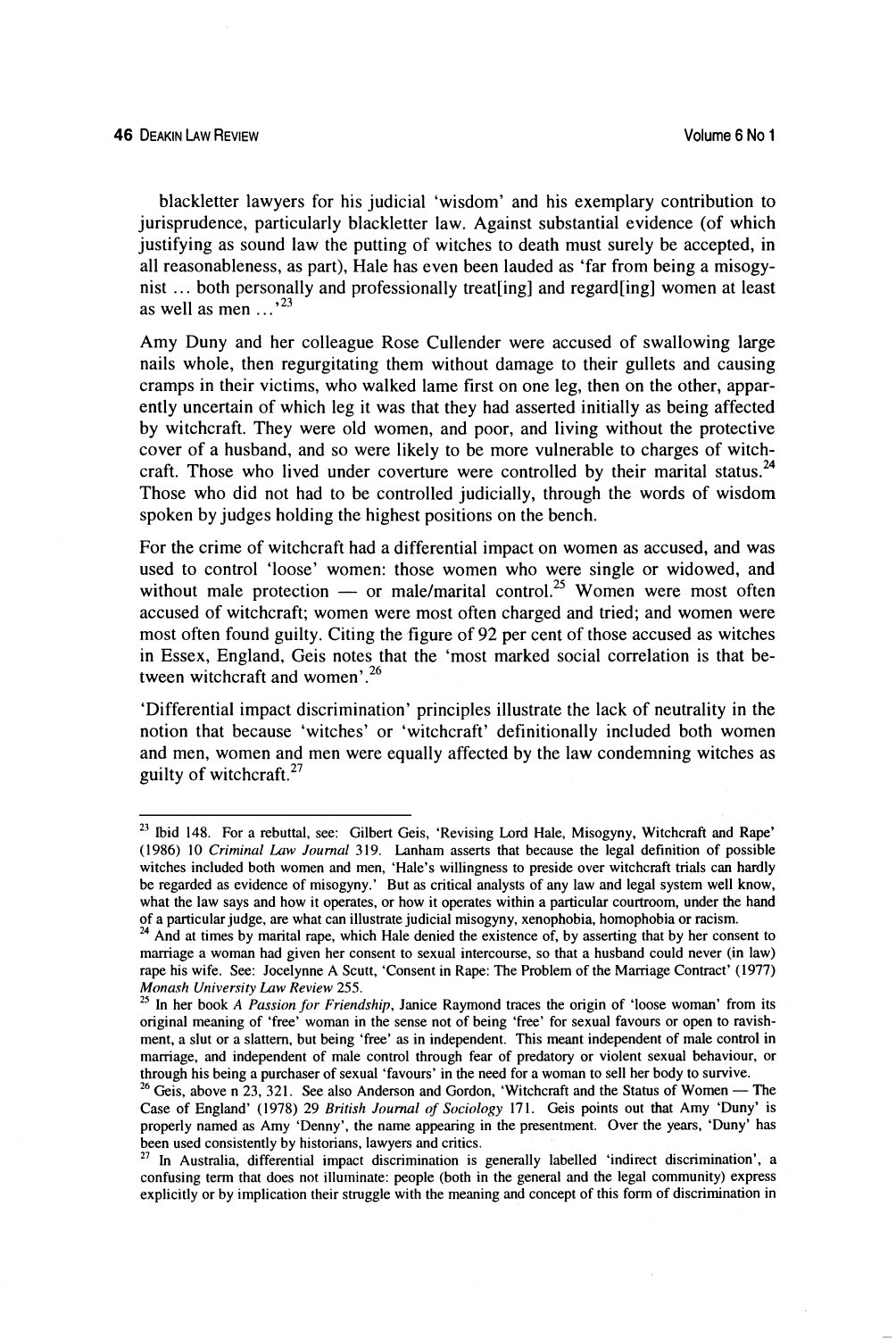Differential impact discrimination takes place where a rule (or law) is in its words sexlgender neutral, but in its interpretation or application impacts negatively upon one sexlgender more than the other *because* of their sex or because characteristics are attributed to that sex/gender. Women, sharing or being believed to share characteristics that are 'witch-like' more than such characteristics are shared by men, will be disadvantaged by the 'neutral' rule (or law) that women and men can be condemned as witches. Women are more at risk by a practice of pursuing 'people' as witches, or labelling 'people' as witches, prosecuting them as witches and finding them guilty as witches. That is, the 'people' pursued, labelled, prosecuted and found guilty will more often be women.

The problem is exacerbated when women accused of witchcraft are obliged to protest their innocence in courts run by judges operating in accordance with a misogynist belief system. This is starkly evident in the trial of witches in the court of the Chief Justice of England. For even were the argument that Hale was simply operating within the spirit and letter of the law of his time legitimate to discount his misogyny today, and to render equally 'innocent' that of his fellows who lauded him as the jurisprudential ideal,<sup>28</sup> ample evidence is available to show that by the time Hale was pronouncing on the wisdom of condemning women as witches, 'scepticism in regard to the belief in witches was widespread both on the continent and in England'.<sup>29</sup> Some 50 years before the Duny-Cullender trial, early in the seventeenth century, in his play *The* **Devil** *is An Ass,* Ben Johnson ridiculed witchcraft. This was not an isolated event, and community condemnation of the laws of witchcraft built up through the century.<sup>30</sup> Eventually, a struggle ensued within the legal system itself as to the 'wisdom' of condemning women as witches and of maintaining a law under which they might be tried and found guilty.

That Hale's successor some decades later, Chief Justice Holt (a man), convicted no woman of the crime of witchcraft, and sentenced to the pillory an accuser of one witch after having found him to have faked the spitting out of pins, does not deny the danger confronting women accused of witchcraft in courts peopled by male judges, male prosecutors, male defence counsel and all-male juries. Holt had the man searched *after* he had found the woman 'not guilty', so that she relied for her acquittal not on external, objective evidence, but on the disposition against witchcraft of the Chief Justice.<sup>31</sup> If all 'witches' were to be safe from conviction, the system as a whole had to recognise the lack of substance of the charge, rather than accusing and prosecuting them, leaving them to hope for a 'sensitive' judge.

It is no argument that women came into court accused of witchcraft by members of

the way it is described in equal opportunity or anti-discrimination legislation. See for example: *Equal Opportunity Act 1995* (Vic) ss 8 and 9 ('direct' and 'indirect' discrimination) and *Anti-Discrimination Act* 1998 **(Tas),** ss 14 and 15 ('direct' and 'indirect' discrimination).

And this is a poor justification and miserable argument.

<sup>&</sup>lt;sup>29</sup>Geis, above n 23, 321.<br><sup>30</sup>Just as, the following century, community revulsion at capital punishments being meted out on 'small' crimes - thefts of low amounts or small items, and the like. The community voice was heard through juries' refusing to find accused persons guilty of these crimes, long before the judiciary and, eventually, the legislature, moved to restrict capital punishment to 'higher' crimes.

**<sup>3&#</sup>x27;** Geis cites both examples in above n **23,322.**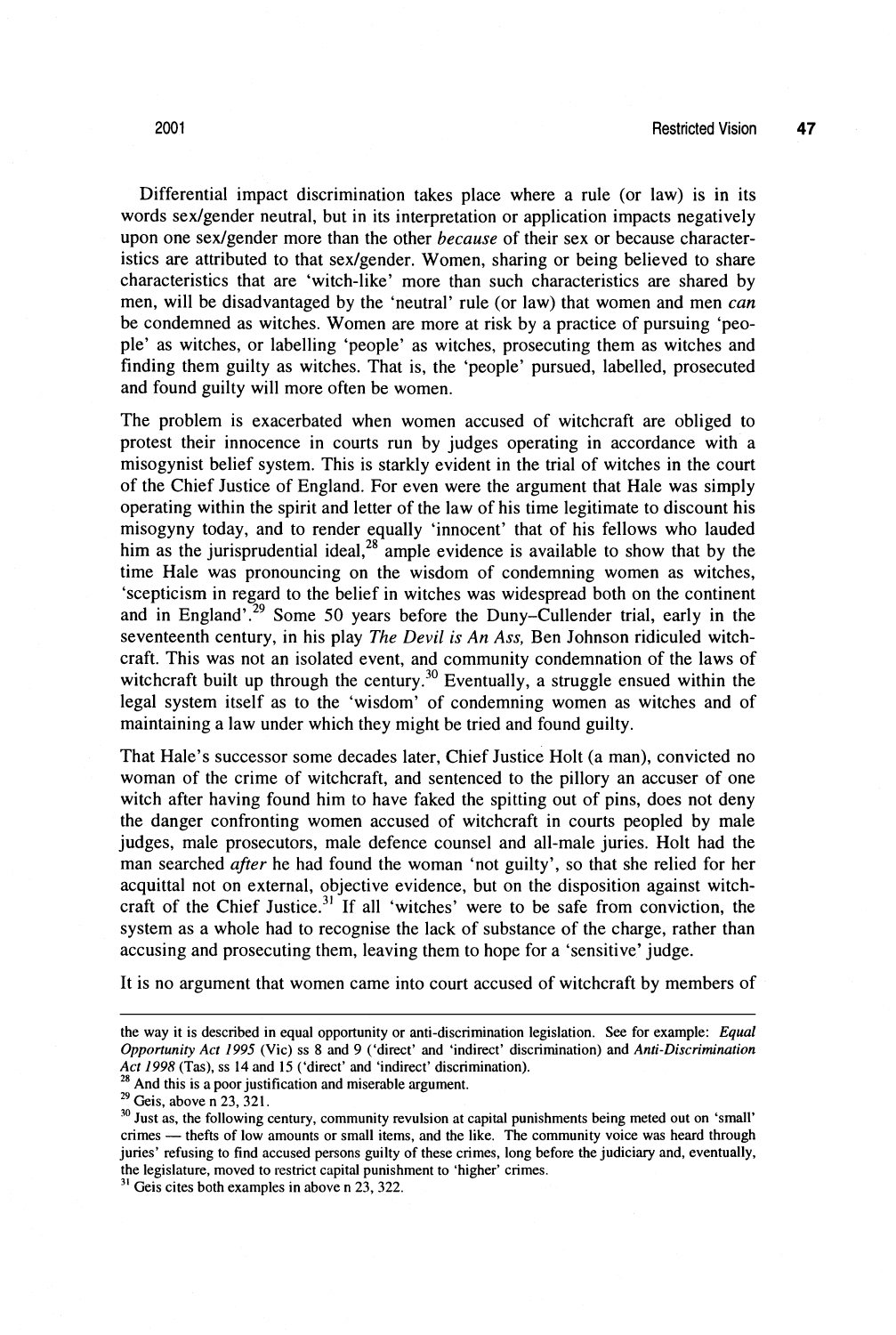the community, and that women (and girls) might accuse other women.32 No **law**  of witchcraft would ever have existed, and no one would ever have been found guilty of witchcraft, had all-male legislatures and all-male courts not determined it to be so. Women had nothing to do with the making of the law, nothing to do with its interpretation, and nothing to do with its execution.

Nor is it an argument that judges of Hale's ilk acted only to serve the law, having no choice but to apply the law as it was written. No law can be applied without being interpreted, and judges notoriously disagree with one another about the meaning and application of all manner of laws. It was no different in the seventeenth and eighteenth centuries.

Judicial hagiography writ large featured in the preface to *Hale's Pleas* of *the* **Crown**  in its 1778 edition, reprinted from the 1736 volume:

The following treatise being the genuine offspring of that truly learned and worthy judge Sir Matthew Hale ..., stands in need of no other recommendation, than what that great and good name will always carry along with it.

Whoever is in the least acquainted with the extensive learning, the solid judgment, the indefatigable labours, and above all the unshaken integrity of the author, cannot but highly esteem whatever comes from so valuable a hand.

Being brought up to the profession of the law, he soon grew eminent in it, discharging his duty therein with great courage and faithfulness; and tho he lived in critical times, when disputes ran so high between king and parliaments, as at last broke out into a civil war, yet he engaged in no party, but carried himself with such moderation and evenness of temper, as made him loved and courted by all  $\dots$ <sup>33</sup>

If, as Emlyn asserts, Hale was a 'great lawyer [who] would never suffer the strictness of law to prevail against conscience', why did his conscience desert him in the face of accusations of witchcraft made against women? Why, when Hale is said to approach his role as judge by summing up evidence to the jury always in a painstaking manner, did he not do this in the trial of the 'witches' Amy Duny and Rose  $C$ ullender $?^{34}$ 

Neither is it an answer to say that all-male courts eventually brought the law's operation to an end, by summing-up for acquittals or refusing to entertain the charges, and that all-male legislatures eventually repealed 'witch laws'. The courts

 $32$  In above n 23, 148. Lanham seems to rely upon the fact that (passing over the boy) girls were the witnesses against Amy Duny and Rose Cullender, and that Hale ignored the 'test' that showed up the faked evidence somehow 'proves' he was not misogynist. Added to this is, for Lanham, the fact that those who applied the test were men. Hence, apparently, Hale was even-handed: he favoured the girls' evidence over the men's 'test'. That this led to the death of women as witches doesn't seem to count in the equation. Or is Lanham suggesting that because girls (not 'women' as he says, in setting out the equation) accused women as witches, and women died as witches accused by girls, Hale - the one, after all, making the rules (or at least applying them according to his wont) — had nothing to do with it?

<sup>&</sup>lt;sup>33</sup> S Emlyn, *Hale's History of the Pleas of the Crown* (1778) vol 1, i.

<sup>&</sup>lt;sup>34</sup> This description of Hale's approach to the law and in his role as Chief Justice appears at ix-x of the Preface.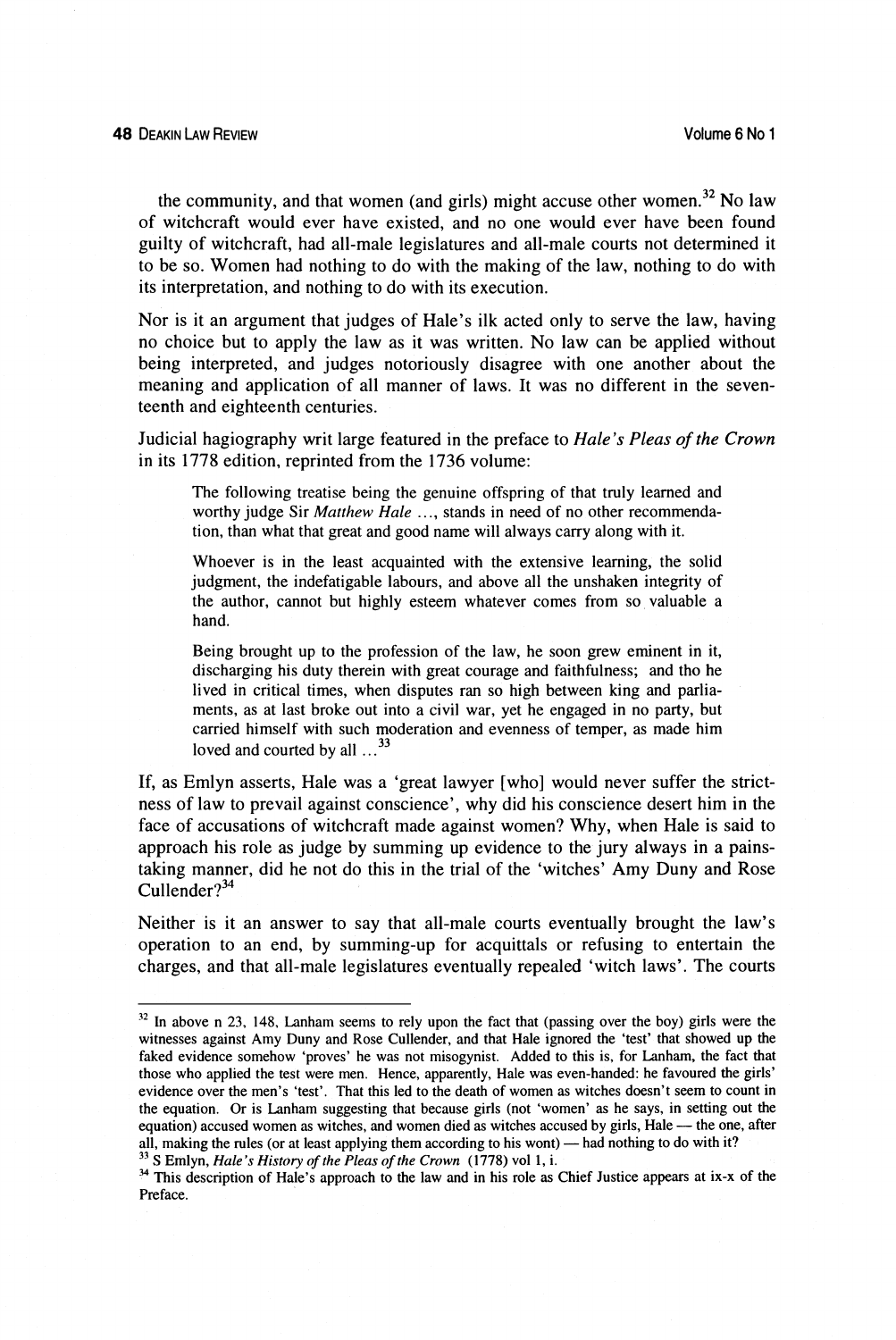and the legislature were not in the vanguard. For years before they took steps to abandon and abolish witchcraft, the community had long moved on. The courts and the law were in disrepute. Even at the time Hale dealt with the Bury St Edmund 'witches', he was not revered amongst the populace, if he ever had been:

Hale's refusal to sum up the evidence and his statements about witchcraft were considered extraordinary at the time ... It seems fair to conclude that Hale's zeal against atheism overcame his commitment to the new methodology, with his refusal to sum up indicating his awareness of the cognitive dissonance which he had created for himself.<sup>35</sup>

Ultimately, it is unsurprising that the courts lagged behind. The doctrine of precedent makes this inevitable, for judges and lawyers are forever looking back, to the past, for guidance as to what is or ought to be.

True it is that judges and lawyers are not the only ones who look to the past. Other disciplines and the community may, of course, look to or 'live in the past', or be imbued with past ideology, interfering with their capacity or ability to move forward, and to change. Yet no discipline other than the law *requires* through its *for*mal *processes,* direct reference to the past (in the law, past cases), with 'penalties' for failing to centre present decisions in case law decided by (mostly) dead judges, who themselves founded their judgments in those of the dead judges who preceded them.36

Today, with the abandonment of witchcraft as a crime to be dealt with under the Today, with the abandonment of witchcraft as a crime to be dealt with under the law, and changes — however slight, over all, in the composition of courtroom Today, with the abandonment of witchcraft as a crime to be dealt with under the law, and changes — however slight, over all, in the composition of courtroom personnel — is differential impact discrimination in law a thing the foundation upon which Hale built his reputation, and the way in which he is revered, still relevant in today's courtrooms, for women and men? Does the movement of women into the courtroom as counsel, instructing solicitors, expert witnesses, magistrates or judges make a difference?

#### $\mathbf{H}$ **BULLYING, BASTARDRY AND BAD BAD GIRLS**

Oscar Wilde once said:

Questions are never indiscreet. Answers sometimes are.

#### (from *The Ideal Husband)*

Women who come to the bar learn that somewhere there is a secret book of questions, the questions that are designed to elicit the indiscreet answers. These are the questions that are never to be asked, the ones that those in the category of 'blackletter lawyers' would never ask, for they are the questions that challenge the status quo, that deny that the law must never be challenged, that defy the authoritarian

<sup>&</sup>lt;sup>35</sup> B. Shapiro, *Probability and Certainty in Seventeenth-Century England* (1983) 191. **36** On this problem in the context of the law on child sexual abuse and exploitation, see: Jocelynne A Scutt, 'Confronting Precedent and Prejudice: Child Sexual Abuse in the Courts' in Kim Oates (ed), *Understanding and Managing Child Sexual Abuse* (1990). 'Penalties' include being overturned on appeal.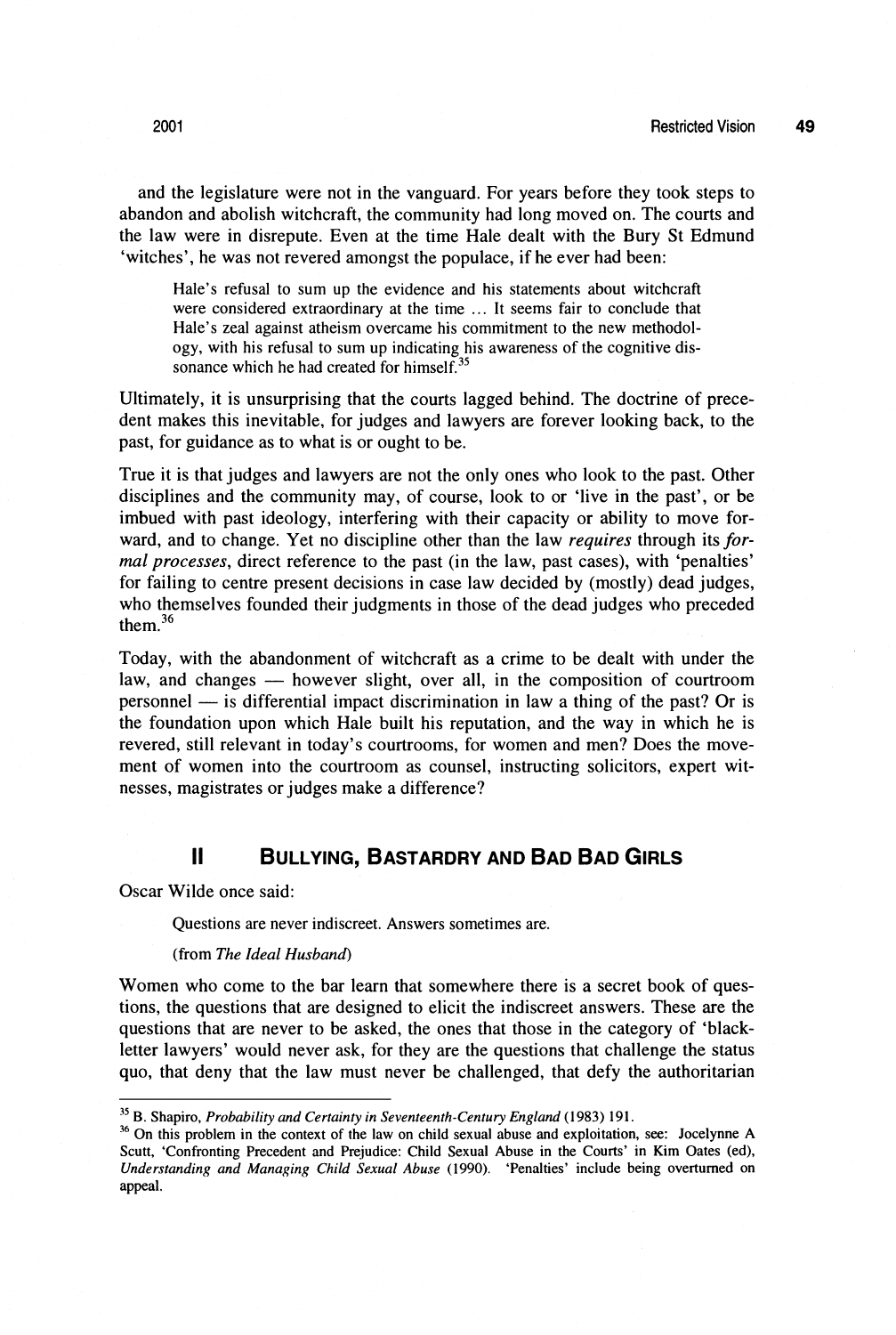right of the law to impose itself without regard to the culture of racism and prejudice against women that infuses the legal system.

Those who adhere to a belief that the law is there to be used not to provide more power to the powerful and to deny the rights of the powerless, are never provided with the book of secret questions.<sup>37</sup> Ultimately, of course, the book is not needed. For as soon as that question is asked and it is always asked by one who does not believe in the law as a mechanism for keeping power with the powerful, and away from the powerless every lawyer knows it. The frisson in the courtroom is palpable. The agitation on the bench, the uproar at the other end of the bartable and the oh, so evident desire for the question not to be answered. This is the question that will, if allowed by the court to be answered, elicit the 'indiscreet answer', the one that those in power do not want to hear. Most particularly, they do not want to hear one of their own give voice to it.

For 15 years at the end of the last century, women equalled men in number in most Australian law schools. Women now figure as approximately 12% of barristers around Australia. These figures are touted as if they evidence a great advance when challenges are made to the overwhelming male bias of the legal system. Privately, amongst those who prefer their fellow judges to be 'brothers', their barrister colleagues to be male,  $12\%$  is evidence of too great an abundance of women.<sup>38</sup>

Sometimes, the private thoughts (spoken man to man) are uttered in public. This is the advantage of the Australian justice system: most proceedings are held in public; most courts are open; judgments of the superior courts are published; generally, now, court proceedings are taped and transcripts may be obtained. Yet even before looking at words spoken in courts, and words written in judgments, the legal arena shows itself as significantly attuned to the wants, needs and realities of men, and impervious to, or unmindful of, even the most basic of wants, needs and realities of women.

The structure of the courtroom is male. This begins with the furniture.

In Victoria, barristers sit opposite instructing solicitors, facing the bench. The bar table is aligned between them. The bar table, and the chairs on which barristers and solicitors sit, are designed to accommodate particular physical dimensions, particularly relating to height. If a male instructing solicitor sits opposite a male barrister, they have no difficult in communicating with one another in the course of the trial. Sitting firmly in their seats, they can speak across the bar table without disrupting

<sup>&</sup>lt;sup>37</sup> The 'book' is figurative: it 'exists' by reason of convention, conventional ideas, conventional 'wisdom' amongst those who 'rule' the legal system. No one needs to have the rules written down, in order to 'learn' what is in the book, so long as they belong to the circles in which legal establishment ideas and ideals are writ large. These are the circles to which few, if any, women have access and, even if they do, have it on sufferance only (and it is *never* full access). These women won't ask the questions that would deals are writ large. These are the circles to which few, if any, women have access and, even if they do, have it on sufferance only (and it is *never* full access). These women won't ask the questions that would elicit in they may even be repaid for their allegiance by appointment to the bench. Such appointments **are**  premised on this very basis: that they never have asked, never will ask, and as judges never will tolerate the asking of the questions, much less require the answering of them with 'indiscretions'.

**<sup>38</sup>**See: Rosemary Hunter and Helen McKelvie, *Equality of Opportunity for Women at the Victorian Bar*  (1998).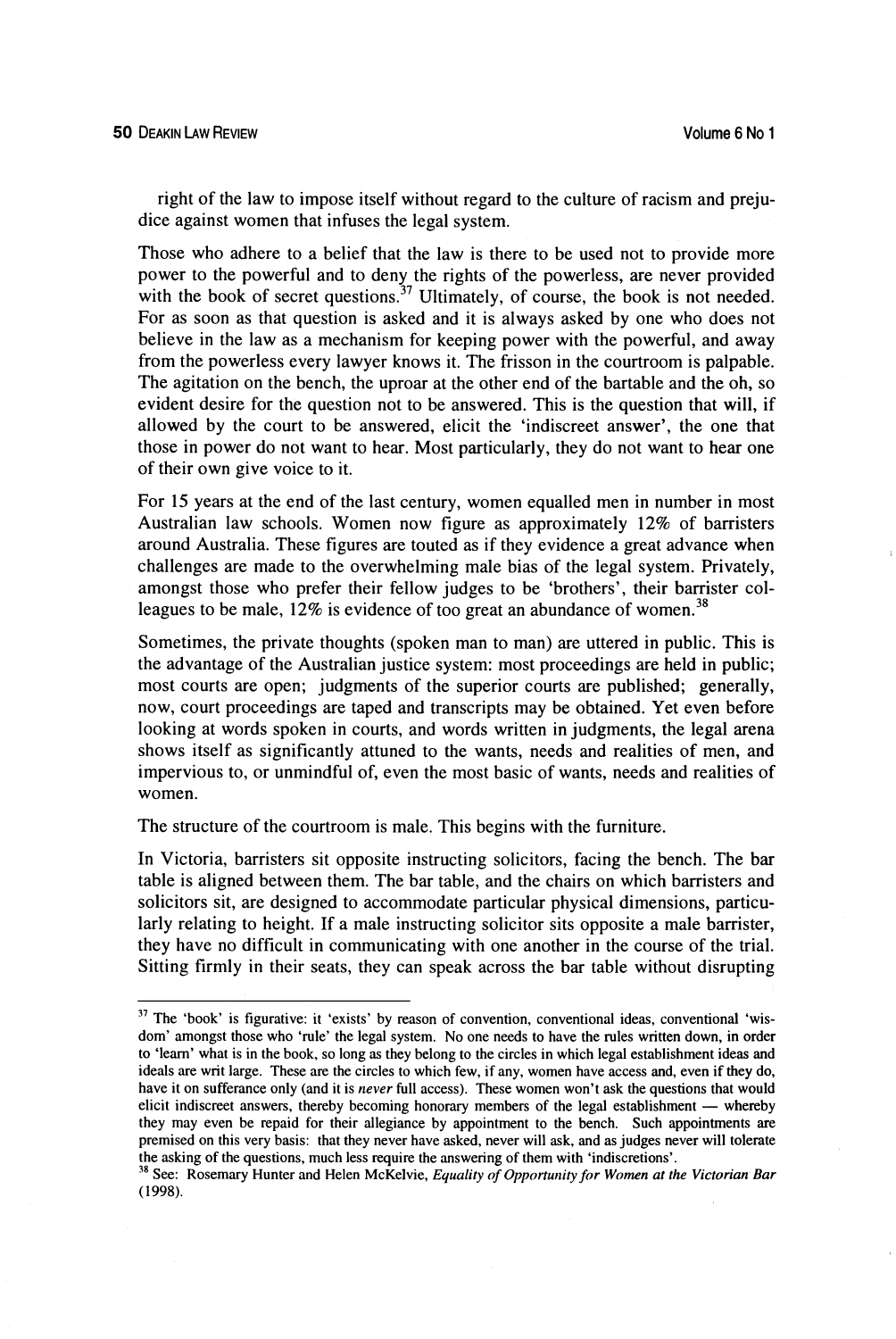the proceedings, whatever it is they are saying to one another. If a female barrister sits opposite a female instructing solicitor, communication can generally be effected only by one or the other or both rising from their seats to lean across the bar table to confer. Rising, they create a disturbance at the bar table, however discreetly they do this. Leaning across to consult, they create 'noise': the appearance of disruption to proceedings where all are expected to stay seated, no one is supposed to lean across the bar table, and voices are not expected to be heard. For however quietly the women do this, they inevitably fall into the category of 'noisy women'. Men do not need to rise in their seats, lean across the table, whisper to be heard by the colleague opposite.<sup>39</sup>

Ironically, albeit classed as 'disruptive', the women are more likely to be conferring on matters related to the case, and issues that require immediate clarification or elucidation. Because they are more likely to be running their cases with minimal resources, consultation is more likely to be necessary: there is no extra person available to line up witnesses, ensure documents are copied in sufficient numbers, mark transcript or consult with the client. In trials, last minute matters do arise. Someone has to deal with them.<sup>40</sup> Thus, in addition to the 'ordinary' need to confer with an instructing solicitor, circumstances are likely to impose 'extraordinary' requirements.<sup>41</sup>

In cases where women appear as barristers instructed by female solicitors, the 'conferring' at the other end of the bar table not infrequently involves *sotto voce*  remarks about their appearance, sexuality, deportment, style, voice and dress, even perfume.<sup>42</sup> This is a tactic used to discombobulate the female barrister or the team

<sup>&</sup>lt;sup>39</sup> I once raised this, to be met with incomprehension, in a Human Rights and Equal Opportunity Com-<br>mission hearing. It became an entry in the 'Obiter' column in the *Victorian Bar Journal* — reproduced<br>from the transmit from the transcript of the trial as, I understand, a piece of whimsy.<br><sup>40</sup> I have in mind here discrimination claims, consumer credit cases, unfair dismissal, freedom of infor-

mation and unconscionable conduct trials I have run, which have required considerable organisation and coordination, and involve sometimes difficult concepts and complications. In all of them, I have worked with a sole practitioner with few resources and onerous requirements in terms of affidavit material, production of documents, exhibits, frequently thousands of pages of transcript (and, in any case, never fewer than two or three A4 folders of densely packed transcript), and the like. In every instance, the respondent has been represented by a large law firm with substantial resources and, in some instances, huge resources. In one case, for example, a 'hockey team' of solicitors was present throughout the trial (which ran for weeks), with 24 hour a day wordprocessing available, people assigned to do photocopy-

ing, etc. I and my instructing solicitor ran the case with no resources other than ourselves. **<sup>41</sup>**It can also be that women may be more likely to work in a consultative manner, rather than adopting the authoritarian (or at least individualistic) approach favoured by many male barristers. This is ironic, in light of the continuing assertions made in management theory that women do not 'succeed' in manthe authoritarian (or at least individualistic) approach favoured by many male barristers. This is ironic, in light of the continuing assertions made in management theory that women do not 'succeed' in management, or do no itself, in light (for example) of the huge numbers of women who learn teamwork, and practise it weekly, throughout their school years and after, in team sports such as netball, the sport with the highest partici-

pating numbers in Australia. **<sup>42</sup>**Sometimes the comments are not **sotto voce.** In one of my appearances in a tribunal, opposing counsel was in the habit of employing derogatory language about me in the course of his argument: for example, that I was conducting myself in a 'megalomaniacal manner'. In the general scheme, in regard to this member of counsel in his comportment in cases in which he and I were opposed, that was a most 'mild' remark directed at me. In official correspondence, this same individual has called me a 'scalphunter', informing the recipient of the letter (an statutory official) that if I thought I was 'about to take some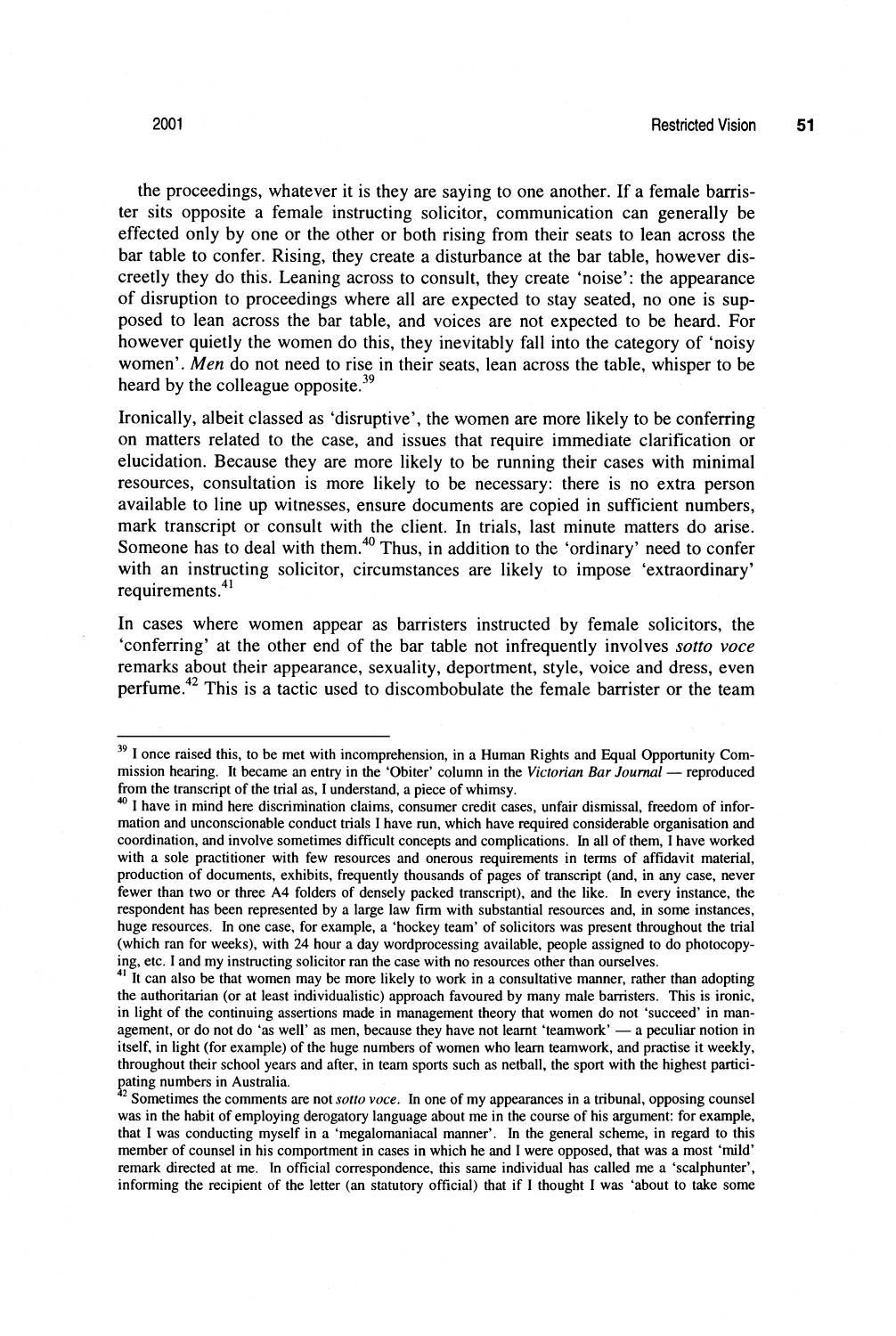as a whole. Rarely, if ever, is it the subject of frowns, looks, or 'slapping down' remarks by the bench. Contrarily, the conferring done by the female end of the bar table, directed wholly to the issues in the case, is the subject of criticism from the remarks by the bench. Contrarily, the conferring done by the female end of the bar<br>table, directed wholly to the issues in the case, *is* the subject of criticism from the<br>bench — frowns, raised eyebrows, cries of 'shush', like. This happens despite the women's voices being kept to the lowest pitch, and lower than those at the other end. When 'note passing' is used as a first resort or a like. This happens despite the women's voices being kept to the lowest pitch, and<br>lower than those at the other end. When 'note passing' is used as a first resort or a<br>substitute — scribbling down issues of necessity in th equally disconcerting to a bench accustomed to male barristers and male solicitors, who can exchange comments and written epistles with ease, and whose shape, height and 'look' are expected at the bar table in any Australian courtroom, accommodated by the space and the furniture so that they will never be 'noisy'.

## Dress is important.

In the 1980s, women appearing in the Sydney Registry of the Family Court of Australia were 'not heard' or ' not seen' where they:

- wore no stockings;
- $\bullet$ wore a raincoat over their regular clothes;
- wore bare arms (in the height of summer);  $\bullet$
- wore trousers.

At the end of the decade, Ariel Couchman featured on the front page of *The Age*  when she was admitted to practice in the usual ceremony in the Banco Court of the Supreme Court in William Street. She wore trousers, the first woman ever to do so in that court. It caused a sensation in the profession, although what the judges thought was not made known, publicly. Later, Anna Crotty was admitted wearing a in that court. It caused a sensation in the profession, although what the judges<br>thought was not made known, publicly. Later, Anna Crotty was admitted wearing a<br>skirt — the only woman in that group of admissions to do so: wearing trousers.<sup>43</sup>

Early in the 1990s, a further sensation occurred, this time in the Family Court in Melbourne. Sue McGregor appeared, her clothing including polkadot stockings, her hair tinted with red vegetable dye. Closing his eyes and breathing deeply, the judge 'tuned out' for some minutes then, informing her that her appearance caused him feelings of physical illness, he refused to hear her.<sup>44</sup>

About this time, women were being subjected to criticism in respect of their courtdress, in ways that would never be visited upon men. In the County Court of Victoria, the judge adjourned the court, although the barristers were lined up at the bar

scalps, [his] would not be the first'. That, too, is mild in contrast to the tone and epithets used in correspondence direct to me, written by him in an official capacity.

She had been admonished by the barrister who was to move her admission that she should not wear trousers. He had been alerted to the possibility she might do so, through her fight to wear them at the legal admission course in which she enrolled in Hobart, having graduated in law from the University of Tasmania. When the head of the school said 'no trousers on women allowed' and the other female students would not join her in lobbying to change the rule (or ignore it) she left to complete her articles

<sup>(</sup>or pupillage) at a law firm that countenanced the wearing of pants by women. **44** This was written up in 'Stand Up Girlie', a regular column in the *Alternative* **Law** *Journal* (originally the *Law Bulletin),* published through Monash University Law School.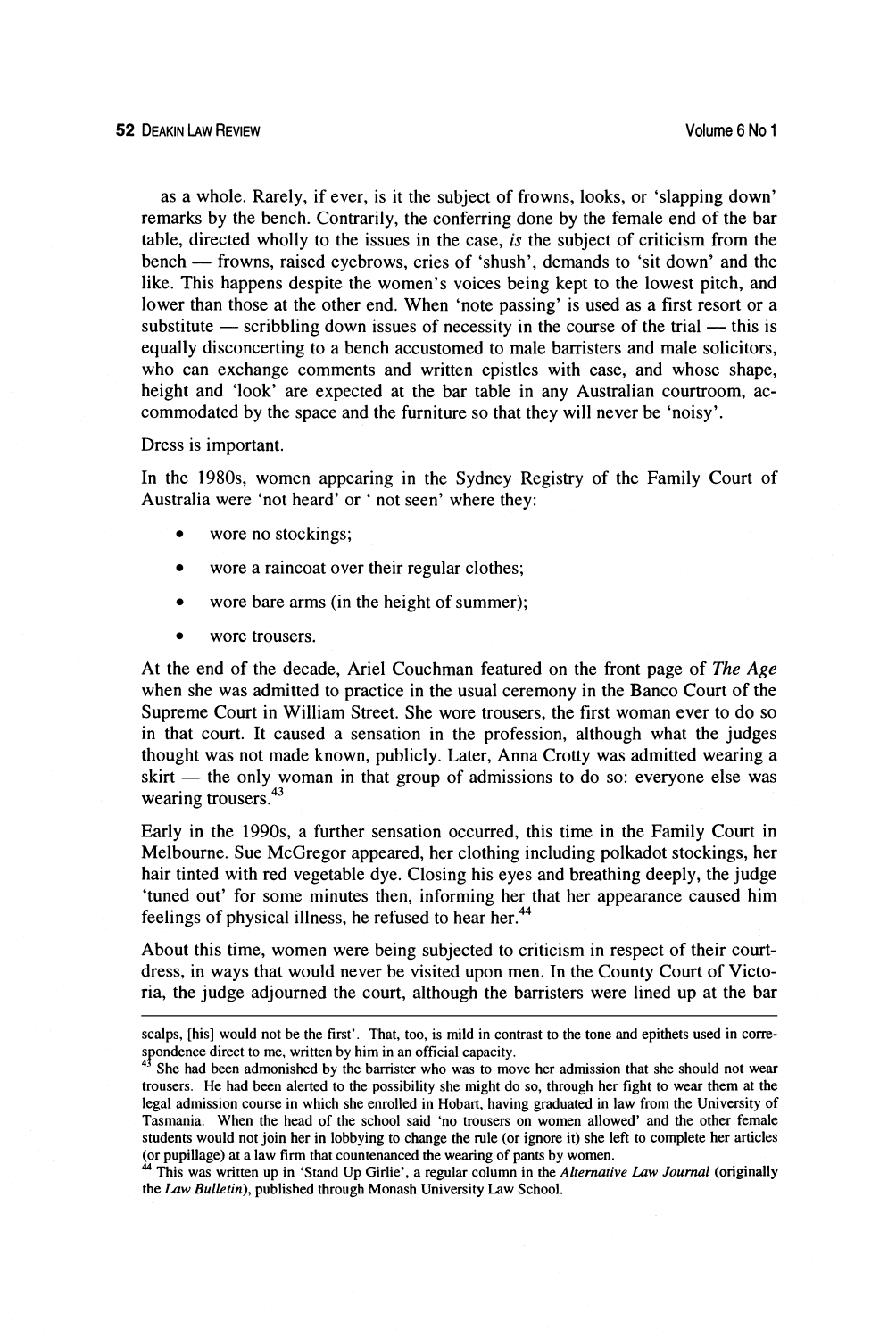table, instructing solicitors at the ready, and clients congregating in their respective positions behind them. Why? Barristers, solicitors and clients exchanged mystified glances, only to be enlightened by the court attendant, who approached the female barrister. An impeccable dresser, she was clad in black gown, freshly dryfied glances, only to be enlightened by the court attendant, who approached the<br>female barrister. An impeccable dresser, she was clad in black gown, freshly dry-<br>cleaned, no tears, patches or verdigris. On her head — wig, locks tied back, fringe pushed up under the wig's foreline.

His Honour will not hear you until you **fix** your wig.

She touches it briskly, fumbles with the curls at the back. It's straight. Set firmly. What's wrong?

His Honour will not hear you ...

Fumbles again. Finds nothing.

His Honour ...

She blushes. Red. Her clients mumble. On the other side, her opponent's puffing up, like a pouter pigeon. His clients react with positive paroxysms of delight. They've won already, they think. She can't be much chop. Not much of a challenge if she can't get her headdress right.

She looks at the tipstaff, enquiring. He gestures toward the foreline of the wig. She raises a hand. Touches her forehead. Ah! That's it. A tiny strand of hair has come adrift, whisped its way down from under the wig, lies almost invisible against her skin. Surely invisible from the bench?<sup>45</sup>

Male barristers' wigs are notoriously skewiff, the corkscrew curls uncorked or unscrewed, their gowns falling from their shoulders, torn, crumpled, adrift at the yoke, the smell of drycleaning spirit long since departed, if ever it touched the cloth. Never has there ever been any report or any sighting of any reprimand or even a nod in the direction of such apparel. Never has such a garment drawn criticism or comment from the bench. Never has either stood in the way of a male even a nod in the direction of such<br>cism or comment from the bench<br>barrister's being seen — or heard.

Nor has being male impeded barristers being 'seen' or 'heard'. Being female has. Sex/gender matters.

In the Family Court, Melbourne Registry, in the late 1980s a mature woman solicitor (of middle-ing years) rose, when the matter immediately before hers had concluded, so that she could announce her appearance and get on with making her submissions.<sup>46</sup> 'Sit down, girlie,' was the response from the bench.<sup>47</sup> In the early

<sup>&</sup>lt;sup>45</sup> Her years of experience did not prevent this barrister from experiencing feelings of humiliation and <sup>45</sup> Her years of experience did not prevent this barrister from experiencing feelings of the reduction of the reported to me (and no doubt others) upon her return from court.

ridicule — which she reported to me (and no doubt others) upon her return from court.<br><sup>46</sup> Appearances are taken in order of seniority — date of admission to practice; similarly if there is a large number of cases ready to go forward for directions, etc. But if a barrister or solicitor does not 'get in' quickly to establish their priority in the list, they may miss their turn, having to wait until the case immediately before them is concluded. Particularly when this is a long list of cases, banisters and solicitors must be quick to ensure they are heard immediately counsel ahead of them finishes submissions and obtains orders from the judge or registrar, etc. This is what happened here: the woman was ensuring she was 'quick off the mark'.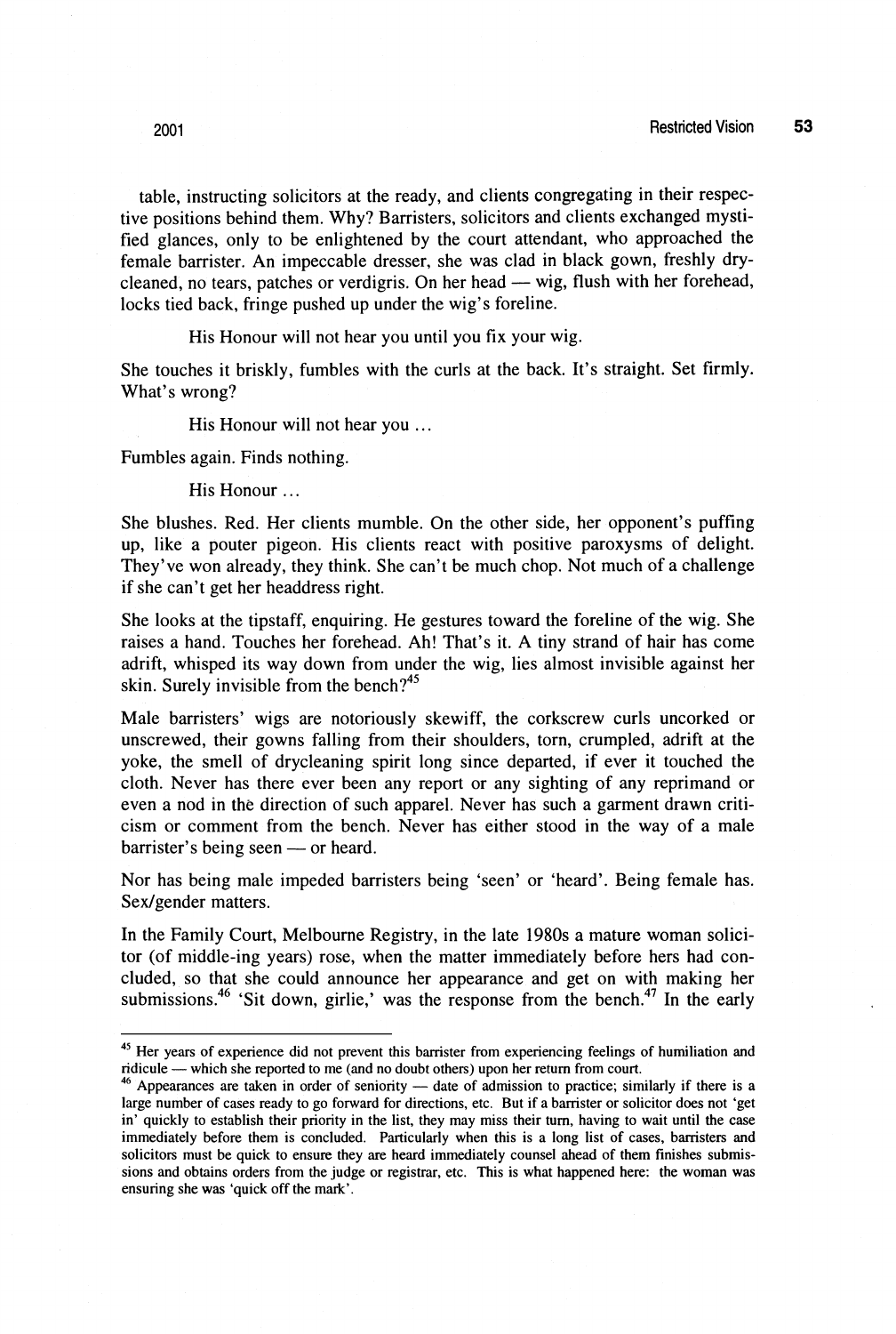1990s, a Federal Court judge addressed the bar table as 'gentlemen' throughout the entirety of a case which went for some two days. All bar one member of counsel **were** men; it was the female barrister's application; she made the vast bulk of the submissions; there was no mistaking her sex/gender; and the judge, as he acknowledged, finally, at the conclusion of the proceedings, knew not only that she was a woman, but who she was — which undoubtedly confirmed that knowledge.<sup>48</sup>

Are women necessary?

If women must appear in the courtroom, it is well for them to conform to the role of If women must appear in the courtroom, it is well for them to conform to the role of<br>the 'good girl' — never asking the question which, if answered, will result in the<br>indicated answer. The 'good sight had sight negotion indiscreet answer. The 'good girl, bad girl' paradigm is alive and well in Australian courtrooms. The pressure upon women barristers to 'be good' is most evident where male barristers are performing in a manner that is, or is potentially, disruptive. This can occur where the male barristers take constant procedural points, object continually to questions put by their opponents, challenge witnesses with a barrage of questions, make accusations that witness are not being 'responsive' in their answers. contend that female members of counsel are 'making speeches' (rather than submissions), imply that their opponent's instructing solicitor is incompetent or even unethical, and so on.<sup>49</sup>

Faced with this approach, the woman barrister needs to respond. Allowing this conduct to continue unanswered means that her client will not have the case put properly, and that the male barrister's 'bluff' will persuade the court (or tribunal) conduct to continue unanswered means that her client will not have the case put<br>properly, and that the male barrister's 'bluff' will persuade the court (or tribunal)<br>toward his client's case. However transparent procedural indicate that the side taking this approach does not want the substantive issues in toward his client's case. However transparent procedural attacks are — for they indicate that the side taking this approach does not want the substantive issues in the case to be addressed — they can affect trials so badly never gets before the court.

When she does respond, the barrister faces stereotypical expectations of 'what women do' and 'how women *should* act'. Women are not supposed to stand up for themselves against attacks, including words; women are expected to be quiet, succumb, ignore, sit still, be 'nice' and not answer back. Yet this is a recipe for defeat in the courtroom, where standing up to object to these sorts of tactic is essential. Some attacks have to be let 'go through to the keeper', but all cannot. The role of a barrister is to put the client's case. If the client's case cannot be put, because the opposing barrister is using 'shutting up' tactics, that client's barrister *must* respond.

It is impossible to play the 'good girl' in these circumstances, if the client's rights to a full and proper hearing are to be met. If judges and tribunal members fail to con-

<sup>&</sup>lt;sup>47</sup> This episode gained such notoriety it provided the title for a column in the *Alternative Law Journal*: the 'Sit Down Girlie' column. It features in a less orthodox way in Melissa Chan's novel *Guilt:* not prepared to 'go along to get along', there, refuge workers wear teeshirts labelled 'Stand Up Girlie'.

Further on the position of women in the courtroom, see: Jocelynne **A** Scutt, 'Judicial bias: Confront-Futuler on the position of women in the courtroom, see: Joceryline A Scutt, Judicial bias: Comforting prejudice in the courtroom' in Sandy Cook and Judith Bessant (eds) *Women's Encounters with Violence* - *Australian Expe* 

<sup>&</sup>lt;sup>49</sup> I and my female instructing solicitors have experienced all of these tactics in trials. I (and they) have also observed them.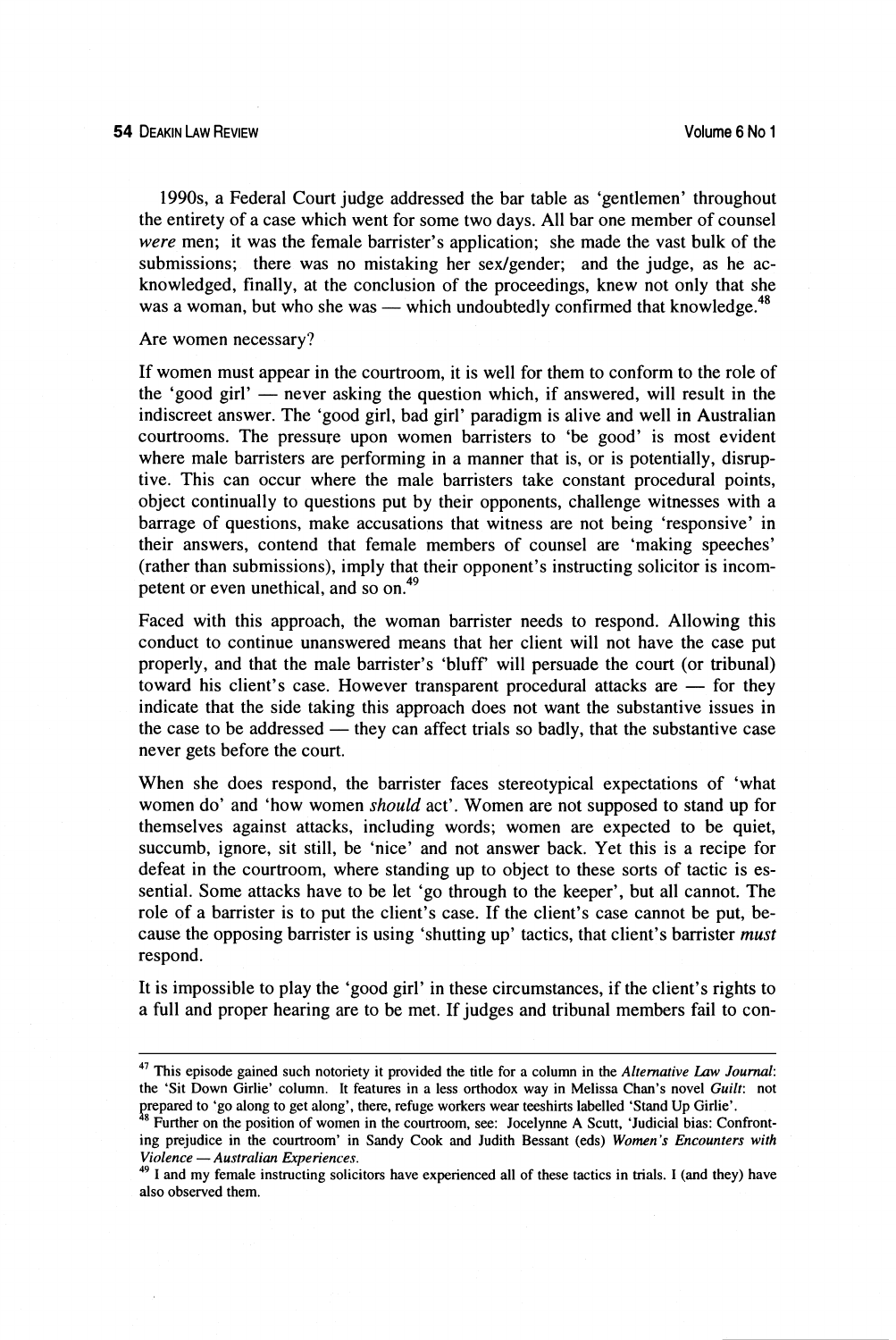trol these overweening tactics in the courtroom, barristers are obliged to respond. In so doing, women barristers fail to conform to their expected 'good girl' role, becoming 'bad girls', deserving of being called into line. Judges and tribunal members are not averse to controlling female barristers in these circumstances, for the stereotypical expectations of how women 'should' act are far more likely to come into play. After all, it is easier to require women barristers to conform to the role of the 'good girl', than to require male barristers to resile from bully-boy tactics.<sup>50</sup>

In her research into proceedings in Victorian courts, Rosemary Hunter found:

... responsibility must rest with the bench and senior barristers to tackle courtroom bullying. All of the judges and magistrates interviewed considered that they did have a role in controlling any inappropriate behaviour from barristers in their courtrooms .. . However they also, evidently, displayed a wide range of tolerance for such behaviour before they would intervene. One female barrister said that in her experience, 'judges are removed from it. They don't say 'cut it out boys' or anything like that. They don't get involved' ... And judges describe situations where they had not intervened because they thought the woman in question was handling it OK, or had brought it on herself [sic].

... bullying of women in the courtroom or in negotiations does not stand alone as a practice of exclusion at the Bar. It is just one of the ways in which the masculinity of the Bar is reinforced and women are made to feel like outsiders. Tackling bullying ... cannot be separated from broader efforts to address the gender politics of the Bar.<sup>51</sup>

Bullying is not limited to barristers or witnesses. Women on the bench can be bullied and intimidated into not calling male barristers into line, so that they can continue their bullying tactics against witnesses and female barristers with impunity:

... barristers bully tribunal members too, particularly when the barrister is a senior male, and the tribunal is presided over by a woman who is a more junior practitioner and/or is a less experienced advocate. In the course of my observations of sexual harassment proceedings, I saw the (mostly female) tri-

**<sup>50</sup>**See: Rosemary Hunter, 'Evidentiary Harassment: The Use of the Rules of Evidence in an Informal Tribunal' in Mary Childs and Louise Ellison (eds) *Feminist Perspectives on Evidence, 2000;* Rosemary Hunter, 'Zealous Advocacy or Trial by Battle? Barristers as Courtroom Bullies' in *Workplace Bullying, Schoolyard Bullying* - *Unacceptable Behaviour,* 2000, conference papers, Anti-Discrimination Commission, Tasmania. I once requested that the Human Rights Commission, in a hearing, ask 'the hockey team' from the other side to leave, and was slapped down in no uncertain terms, with the proposition being put that the Commission would 'report me' to the Bar Council. This was in circumstances where the barrister to whom I was opposed had continually taken procedural points, failed to produce affidavit material, and had taken up days and days with tactics designed to prevent the substantive issues being heard. My request related to circumstances where my client's medical records were admitted (over my objection) and my counterpart made it clear that he intended to delve into every aspect of them - as it turned out, even into my client's mother's menopausal symptoms. When the court was closed, at my request upon instructions from my client, there were some three (at least) additional people from the solicitors representing the respondent present. This was the 'hockey team' to which I referred. On numerous occasions in courtrooms the expression 'football team' is used as a descriptor in similar circumstances, without even an eyebrow being raised by the bench.

<sup>&</sup>lt;sup>51</sup> Hunter, 'Zealous Advocacy or Trial by Battle? ...', above n 50, 4.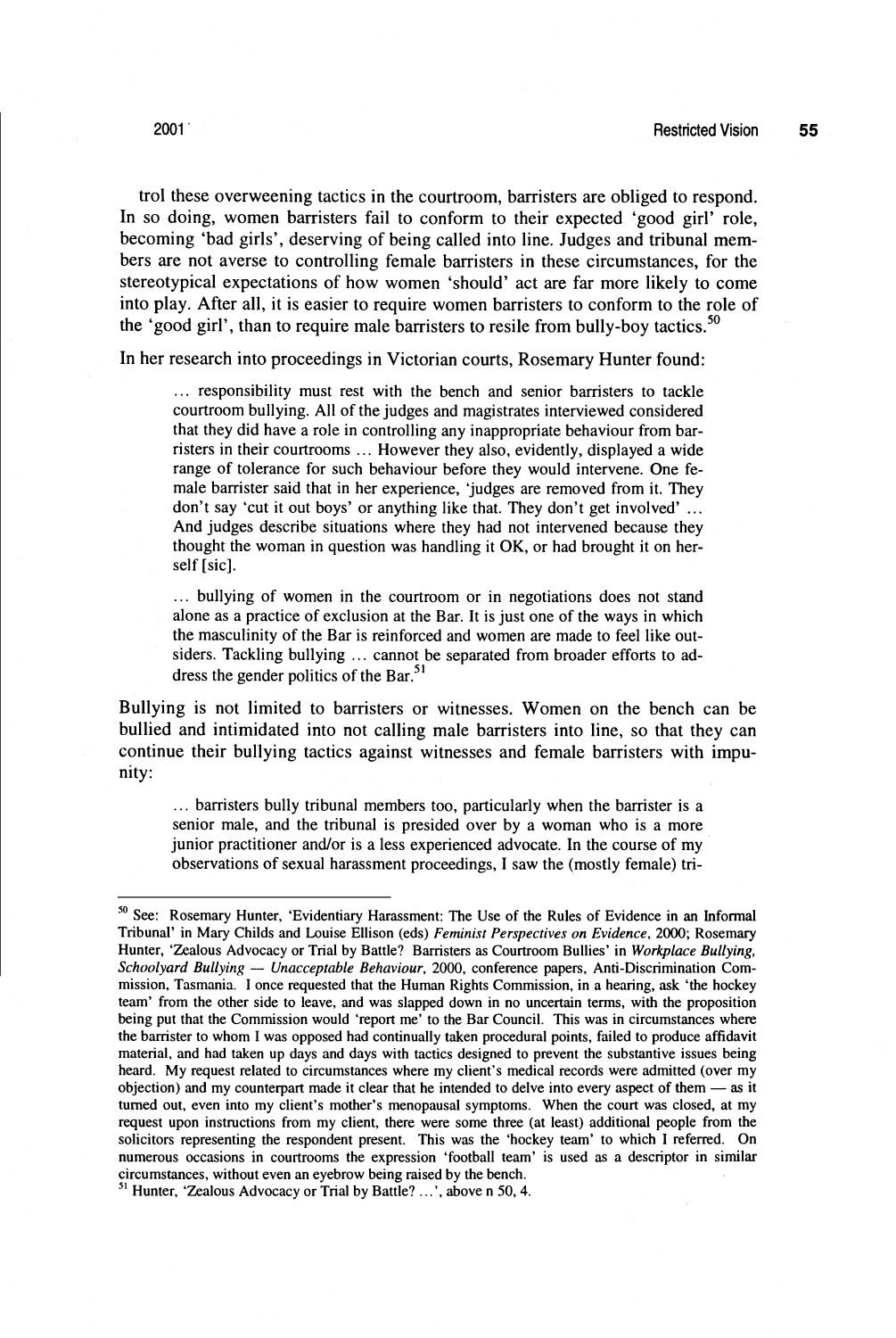bunal become visibly intimidated by intense displays of male barristerial bluster. I also observed male barristers engaged in a robust contest between themselves treat a male tribunal chair with much greater respect. $52$ 

Principles founded in discrimination law continue to apply in relation to women-incourt. This time, however, it is not women-as-witches who bear the brunt, but Principles founded in discrimination law continue to apply in relation to women-in-<br>court. This time, however, it is not women-as-witches who bear the brunt, but<br>women in other roles — as barristers, tribunal members or ju The evidence is that women are treated less favourably than men: they are met with bullying tactics that are not employed, or not employed in the same way or with the same intensity, against male barristers, tribunal members, judges or witnesses.<sup>53</sup> Alternatively (or simultaneously), they can be subjected to differential impact discrimination: the bullying tactics of bluster and bellicosity in the courtroom are the milieu in which all barristers (and judges, tribunal members, etc.) are required to work. This culture impacts differentially upon women barristers, judges, tribunal members, etc. for they are generally not attuned to this sort of treatment or being expected to 'live with it'. 'Sledging' is not a practice women generally engage in, or are generally expected to put up with.<sup>54</sup> Just as professionalism in the workplace requires the removal of 'girlie' posters from around the walls, professionalism in the courtroom requires an end to bullyboy tactics exhibited from the bench or the bar table.

Yet bullying is not only tolerated within the legal system. It is accepted as a legitimate part of the adversarial process.<sup>55</sup> So, with differential impact discrimination and less favourable treatment being directed at women as barristers holding some authority in the courtroom, are women as accused treated any better than in the days of witches and Chief Justice Hale?

#### Ш **KILLING NEUTRALITY**

In criminal law, self-defence and provocation laws are set in the category of comfortable neutrality manufactured by male lawyers, male courts, male judges. Occasionally, in recent times, a judge may speak out, professing to recognise some imbalance in the way these laws operate vis-a-vis women.<sup>56</sup> Yet women continue to

<sup>&</sup>lt;sup>52</sup> Ibid 6.<br><sup>33</sup> This is 'direct discrimination' or 'less favourable treatment' discrimination, where the discrimination <sup>24</sup> Ibid 6.<br><sup>53</sup> This is 'direct discrimination' or 'less favourable treatment' discrimination, where the discrimination<br>happens to women qua women — that is, it is directly based in the sex/gender of the woman, and her

sexuality. " The argument was employed in *Horne* v *Joint Clough Venture* (1988) EOC **#92.** There, two women took jobs in a male dominated workplace where (amongst other matters) the walls of the workplace were festooned with pictures of women in various positions and states of nakedness. They complained to the union, which did nothing, then to the employer, who said they had come into a male dominated workplace and had to live with it. Discrimination was found by the Equal Opportunity Tribunal, Western Australia, with both the union and the employer being held liable. place and had to live with it. Discrimination was found by the Equal Opportunity Tribunal, Western Australia, with both the union and the employer being held liable.<br><sup>55</sup> The answer is not to 'get rid of' the adversarial s

system requires or necessarily imports bullying, badgering, sledging. Argument put by two sides, or a

<sup>&#</sup>x27;one side against the other' approach, does not have to involve these tactics.<br><sup>56</sup> In 1999, for example, in a speech to the Victorian Women Barristers Association, the Chief Justice of the Supreme Court of Victoria, Justice Phillips, called for changes in self-defence and provocation law vis-a-vis women accused of unlawful killing of their husbands. General bias against women in the legal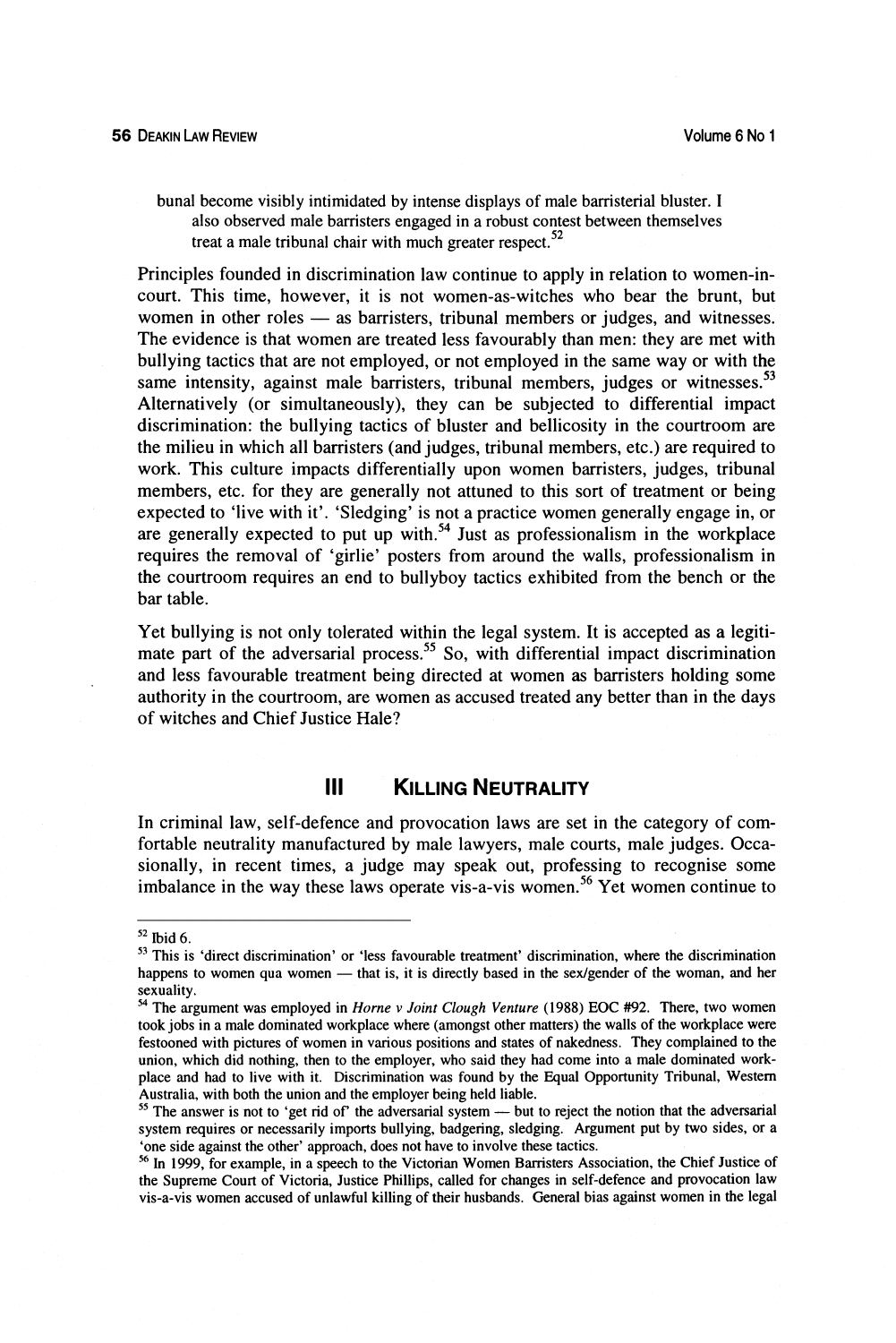be killed, and men continue to plead guilty to manslaughter on the spurious ground that they did so provoked. The woman shouted 'fuck off', or simply had the temerity to leave.<sup>57</sup> Rarely, if ever, is there any enquiry by the bench as to the basis of the plea of guilty in these circumstances. If any questions are asked, they are not of the indiscreet kind, such as may elicit answers that are not wanted. 'Indiscreet answers' would make clear the wrongfulness of the guilty plea and its lack of any reasonable legal basis. In these cases, the crime is classed as manslaughter, but without any foundation such as might be required by a jury if the plea of guilty were not accepted without demur. But because the law does not hold women's lives in equal regard as those of men, the crime wears a title that downgrades its actuality and discounts the way in which the lives are 'lost'.<sup>58</sup>

At the same time, women continue to be forced into living in fear of their lives, whilst not being regarded as killing in self-defence when they strike to save their own lives. If, in these circumstances, they wish to avoid conviction for murder, they must be prepared to abide by a story concocted in the minds of lawyers who see these women as 'sick' and victims of something called the 'battered woman syn $d$ rome'  $\rightarrow$  a convenient concept that avoids looking at the conduct of the men these women kill, and enabling governments, courts and legislatures to avoid their responsibility for criminal assault at home and other domestic violence that create the conditions under which women must kill or, more often, are killed.

According to Hale, if a man killed his wife intending to end her life, he could be found guilty of murder. Yet the wife who killed her husband stood guilty of petit treason:

For whatsoever will make a man guilty of murder will make a woman guilty of *petit treason,* if committed upon the husband, or the servant, if committed upon the master ... If the husband kills the wife it is murder, not *petit treason,* because there is subjection due from the wife to the husband, but not the husband to the wife.<sup>59</sup>

The penalty for murder was hanging; but:

The judgment of a woman convict of *petit treason* is to be burnt ...<sup>60</sup>

This distinction effectively lives on in the way the law of murder and manslaughter is applied to men who kill their wives and women who kill their husbands. Selfdefence and provocation laws will not operate fairly towards women so long as the

system has sometimes been commented upon - most notably by Justice David Malcolm, Chief Justice of the Supreme Court of Western Australia, who in the early 1990s established the Chief Justice's Task Force on Women and the Law, which has produced two reports, so far, with recommendations and proposals for change. See, for example: David Malcolm, 'Judicial Education' in Anne Thacker (ed) *Women and the* **Law** (1998) 83-8.

Moment and the Law (1996) 63-6.<br><sup>57</sup> For a personal account of the killing of his sister in these circumstances and the court outcome, see:<br>Phil Cleary, 'Murder by Any Other Name'in *Cleary — Independent!* (1998) Chapter 6

Phil Cleary, 'Murder by Any Other Name'in *Cleary — Independent!* (1998) Chapter 6, 203-48.<br><sup>58</sup> For a telling example of the judicial notion that women's lives are 'lost' rather than ended by the men<br>who kill them, see: J *Family,* (1990) Chapter 6.

<sup>&</sup>lt;sup>59</sup> Hale's History of the Pleas of the Crown (1778) 372 and 380.  $60$  Ibid 382.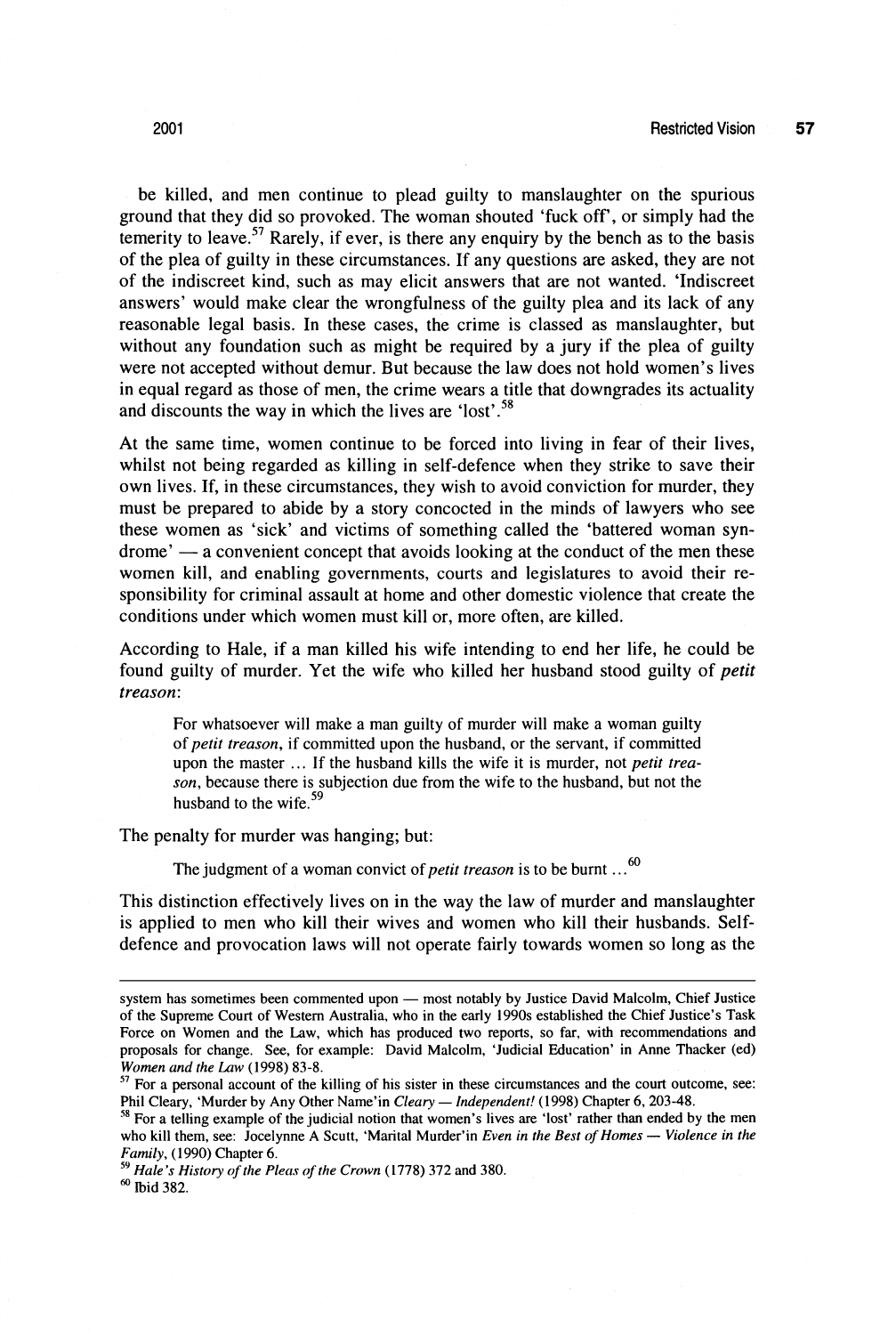law is interpreted in reference, albeit unconsciously, to the historical difference applying to men who kill their wives (and so are granted greater latitude by the law because their wives are in subjection to them, and therefore any resistance or rejection on the woman's part is in itself a 'provocation' or 'insult' warranting or at least ameliorating the seriousness of the killing) and women who kill their husbands (who are their masters). Thus in doing the killing women commit a more grievous sin so are rendered less likely to be covered by arguments of self-defence or provocation.

In the 1980s, expert evidence relating to the effects on a woman of criminal assault at home and other forms of domestic violence was allowed into trials where women were accused of murder, on the basis that it took more than 'common sense' for jurors to comprehend the meaning for women of lives lived in this way, and lives taken by them, because of it.<sup>61</sup> However, it is not sufficient to simply allow expert evidence to be given. The trial judge is under an obligation to ensure that the jury is properly instructed as to the usels to which such evidence may be put. Although this is accepted in the United States of America and Canada,  $62$  Australian courts do not appear to understand the principle. $^{63}$ 

This was evident in the trial of Heather Osland in 1996, when the so-called 'battered woman's syndrome' was a feature of her defence. During the trial, provocation and self-defence were referred to by the court in the context of Ms Osland and her participation in the killing of Mr Osland, $^{64}$  but the focus on 'battered woman syndrome' indicates a confusion about:

- $\bullet$ what, if anything, 'battered woman syndrome' is;
- what, if any, relevance 'battered woman syndrome' had to Ms Osland and her trial;
- what, if any, relevance the 'battered woman syndrome' had to selfdefence;
- what, if any, relevance the 'battered woman syndrome' had to provocation.

On appeal against her conviction, the Victorian Court of Appeal provided no guidance on the way in which the violence inflicted by Frank Osland upon Heather Osland, which it contemplated as caught up in the notion of 'battered woman syndrome', might be used by a jury or incorporated into directions by a trial judge to a jury. This was despite the problems it created in the trial, for the judge and (as it

<sup>&</sup>lt;sup>61</sup> See Scutt, 'The Politics of Violence' in above n 58, Chapter 13.

<sup>&</sup>quot; *Stare of Washington v Allery* 683 *P* 2d 312 (Wash, 1984); R *v Dziduch* 47 A Crim R 378, 379 (1990); R *v Lavelle* (1990) 55 CCC (3'd) 97; *Malort* v *The Queen* (Unreported, Supreme Court of Canada, 12

<sup>&</sup>lt;sup>63</sup> Osland v The Queen (1999) 173 ALJR 173; Jocelynne A Scutt, 'Justice, Self-Defence and Women's Lives: Reflecting on Reality and Unreality in Criminal Justice: A Case Study in Self-Defence and Saving Women's Lives' (Paper presented at Asia Women's Fund, Meeting of International **Experts,**  Hakkone, Japan, November 2000).<br><sup>64</sup> David Albion, Ms Osland's son, killed Mr Osland. In the joint trial of Ms Osland and Mr Albion,

Heather Osland was convicted of murder. The jury was undecided as to Mr Albion. At his retrial before a different judge several months later, a fresh jury acquitted him.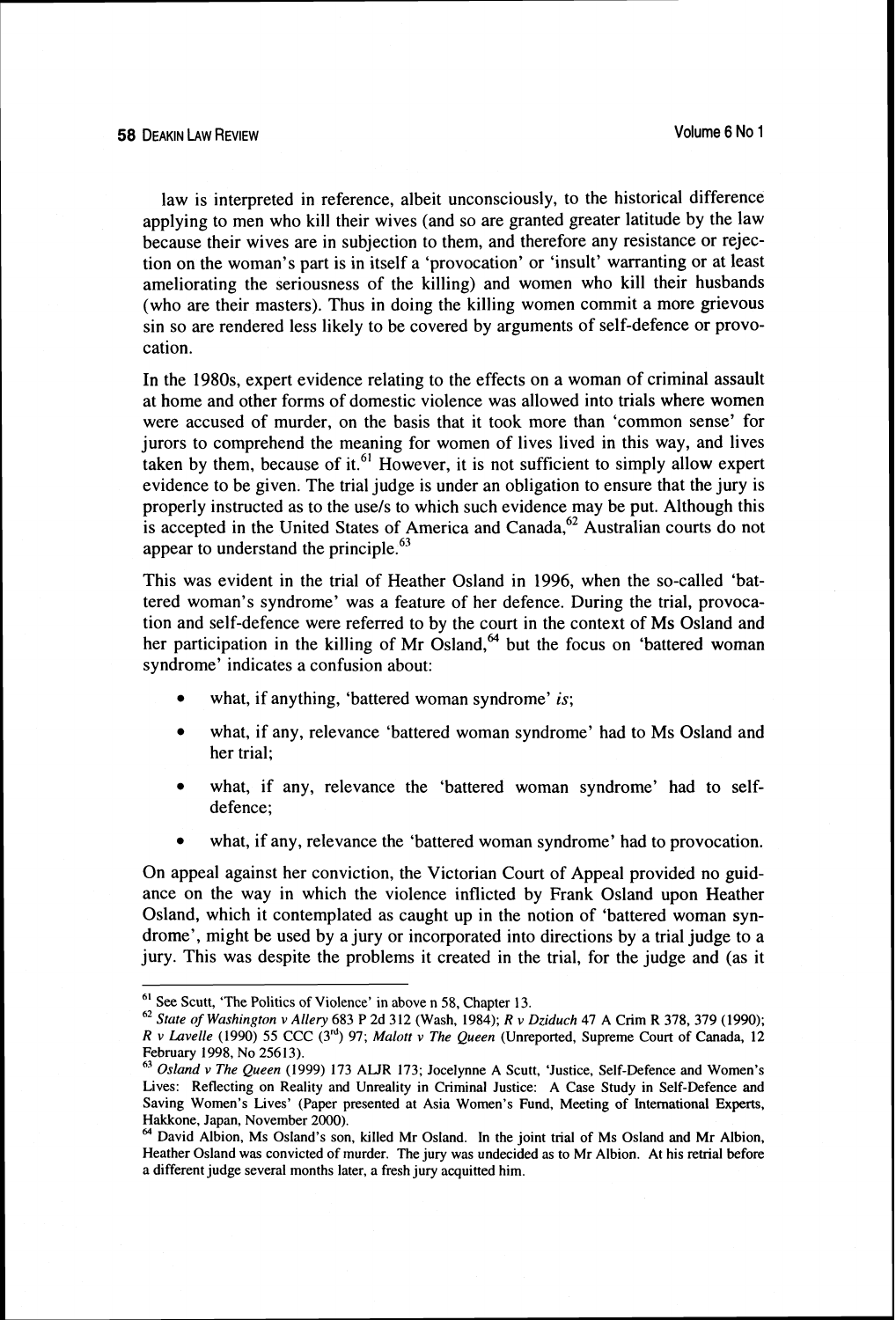## seems apparent) for the jury.

At the trial, the term 'battered woman syndrome' was a term with multiple meanings, some of them contradictory. It was never explained so that a jury could understand what was meant — which may be indicative of its lack of usefulness, anyway. Thus, the 'battered woman syndrome' (or, on one occasion 'battered syndrome')<sup>65</sup> was:

- a 'set of symptoms'/'nothing but a set of symptoms'/'not an illness'/'collection of signs and symptoms:<sup>66</sup>
- something which had not been a part of the opening instead 'Stockholm'  $\bullet$ Syndrome' had been;<sup>67</sup>
- a category into which Ms Osland had to bring herself or 'fall within'; $^{68}$
- something into which it 'may not matter' 'whether she fits  $\dots$  at all'.<sup>69</sup>
- $\bullet$ something that might be used by the jury to 'reach a conclusion that the Crown had not satisfied [them] ... that she had not finally snapped' or 'lost control $\cdot$ :<sup>70</sup>
- a 'defence';<sup>71</sup>
- *not* 'a defence':<sup>72</sup>
- something supporting provocation or self-defencelto be used if the jury 'accept the facts of the abuse, physical and psychological, when [considering] the defences of self-defence and provocation';<sup>73</sup>
- 'connected with and forming part of the defences [sic]' of self-defence and provocation:<sup>74</sup>
- something other than related to provocation or self-defence;<sup>75</sup>
- something upon which the defence for Ms Osland 'relied', without signifying or stipulating in what manner, or for what purposes (in law) it was

<sup>&</sup>lt;sup>65</sup> AB 2048/Trns 1764. ('AB' is High Court Appeal Book citation; 'Trns' is Supreme Court of Victoria Transcript (trial) citation.)

**<sup>M</sup>**AB 820Bflrns 919, 2046lTms 1762, AB 2152lTms 1893 (per Dr Byme, expert witness for the defence), AB 2153/Trns 1894 (per Dr Byrne), AB 2156/Trns 1897 (per Dr Byrne). <sup>67</sup> AB 820B/Trns 919 (jury absent).

<sup>&</sup>lt;sup>68</sup> AB 2005/Trns 1716, AB 2006/Trns 1717, AB 2047/Trns 1763, AB 2048/Trns 1764; AB 2050/Trns 1766, AB 2153/Trns 1894 (per Dr Byrne), AB 2155/Trns 1896 (per Dr Byrne).

**<sup>69</sup>**AB 2049lTms 1765.

**<sup>70</sup>**AB 2050ITms 1766.

<sup>&</sup>lt;sup>71</sup> AB 2029/Trns 1745, AB 2182/Trns 1923 (commenting on the Crown's address - 'the battered woman defence did not give her a defence to murder').

**<sup>72</sup>**AB 2046.

<sup>&</sup>lt;sup>73</sup> AB 2046/Trns 1762.

<sup>&</sup>lt;sup>74</sup> AB 2045/Trns 1761.

<sup>&</sup>lt;sup>75</sup> AB 2014/Trns 1730.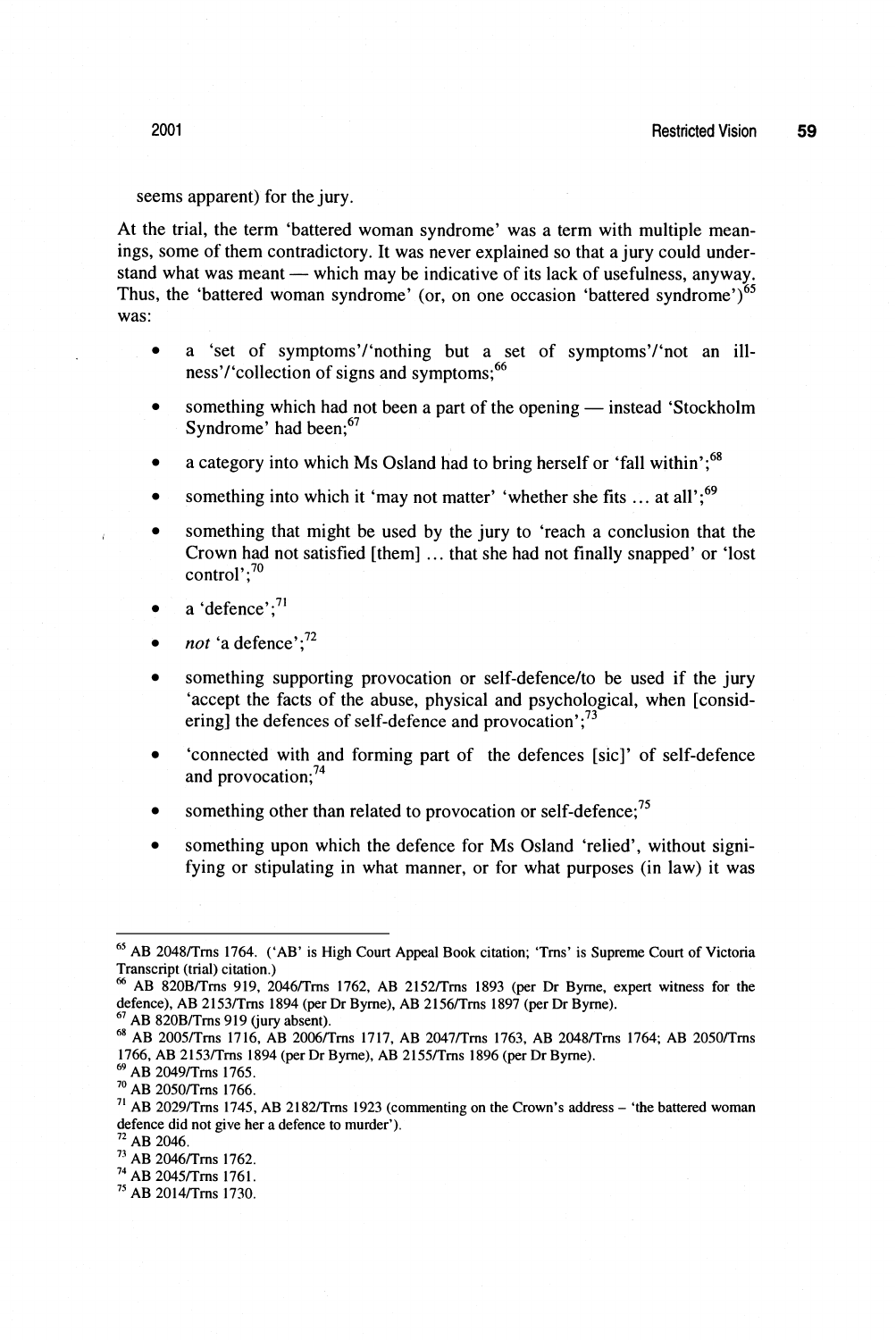relied upon:<sup>76</sup>

- 'now being recognised by the law' although 'the ramifications of this defence, which in terms of personal experience I only derived from reading fairly limited cases about it  $\dots$ :<sup>77</sup>
- 'your battered woman syndrome' ('your' being a reference to counsel for  $\text{Ms}$  Osland):<sup>78</sup>
- an 'unusual matter' (or connected in some way to 'unusual matters') 'littering the legal landscape'; $^{79}$
- as providing self-defence and provocation with 'features that are peculiar to her case' or 'special features'; $^{80}$
- as being 'hardly necessary' evidence. $81$  $\bullet$

The vast majority of these appear in the charge to the jury. Even where they do not, in the main they were said in the presence of the jury. Those said in the jury's absence could not directly affect jurors. However, they indicate difficulty or confusion as to precisely what 'battered woman syndrome' is or purports to be, its relevance to Ms Osland's trial, its application to the law generally, and in particular its relevance to the law of self-defence and/or provocation. This is bound to have an effect upon the jury, insofar as the judge controls the trial and the judge's disposition and understanding impose themselves upon it.

Amongst other statements directing the jury toward the 'battered woman's syndrome', the trial judge said:

... there are innumerable facts. Some of them are very important, some of them are important and some of them are not all that important. I think it may be said that inevitably there has been some lingering on some insignificant facts by reference to events more than a decade ago, but allowances have to be made. There were some important background matters about the life in Karratha, in particular perhaps the early days in Bendigo. While far distant from the criminal matter here, they are bound up with facts of importance which also came out. They are all put before you because the task of trying to winnow the wheat from the chaff is not undertaken. The matters are put before you for you to determine for yourselves what you believe to be important.

It must be said, many of the old facts were unearthed to establish and support the battered woman syndrome, upon which in particular counsel for Mrs Osland rely.<sup>82</sup>

Crucially, the evidence of Frank Osland's violence was employed differently for

<sup>&</sup>lt;sup>76</sup> AB 2001/Trns 1712.<br><sup>77</sup> AB 236/Trns 204.

<sup>&</sup>lt;sup>78</sup> AB 216/Trns 184, 219/Trns 187, AB 484/Trns 475, AB 912/Trns 1022 (jury absent), 1052/Trns 1166.

**<sup>7</sup>Y AB 2017iTrns 1733.** 

**AB 2029JTrns 1745, AB 20421Trns 1758.** 

**AB 2047iTms 1763.** 

**AB 2000- l/Trns 17 1 1** - **12.**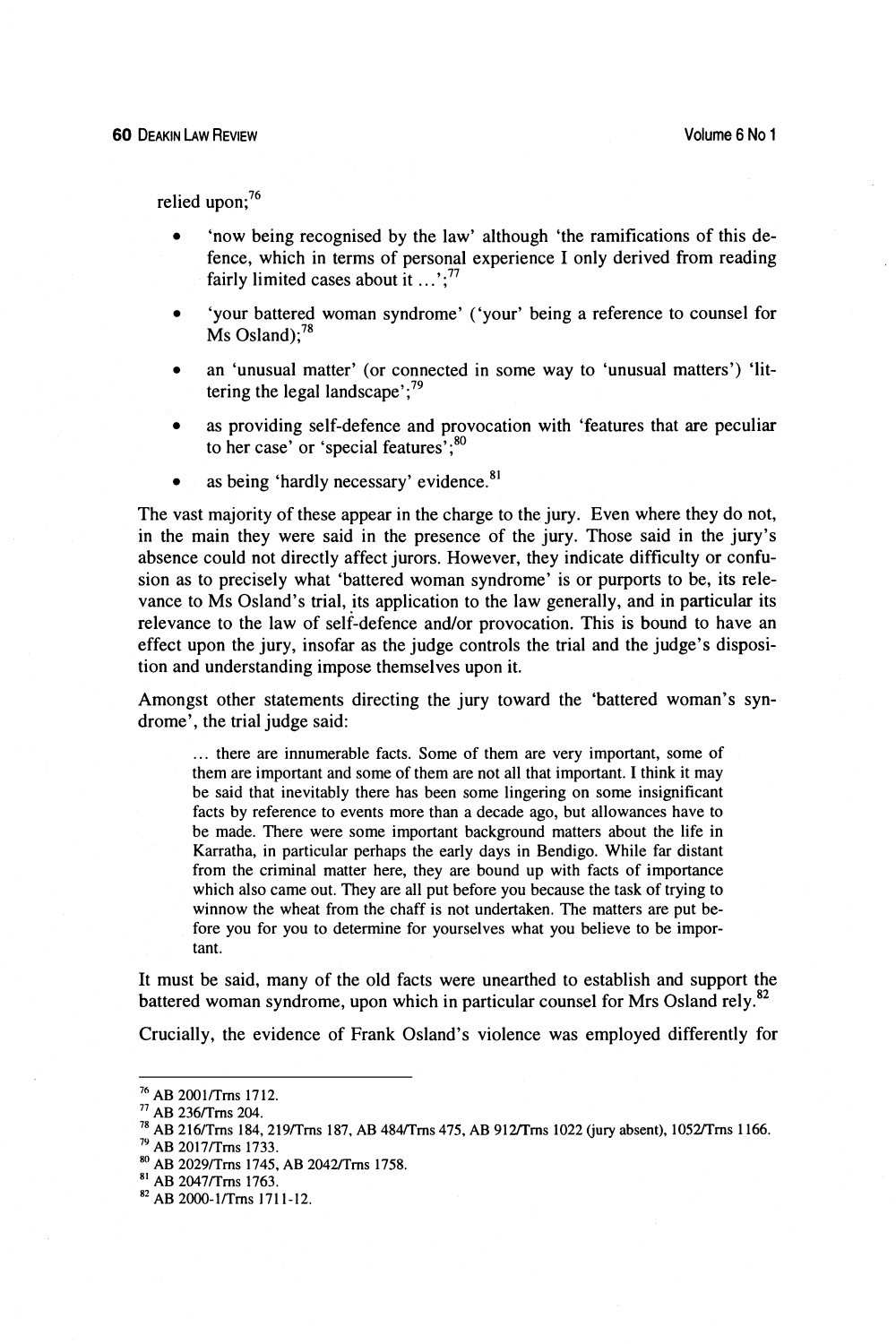Ms Osland and Mr Albion. For Heather Osland, it was tied up in 'battered woman syndrome'. For David Albion, it was both seen and acknowledged as directly related to self-defence or provocation:

... for the reasons I have just mentioned, the legal landscape in this case is littered with some unusual matters; the life and times of Osland, arguably connected with the battered woman syndrome which the Heather Osland defence says is relevant to self-defence and provocation. And, battered woman syndrome or not, the David Albion defence says it is entitled to rely upon Frank Osland's past violence, linked to his threats, as forming part of the self-defence and provocation arguments.<sup>83</sup>

There does not appear to be any argument advanced that in terms of complicity that they should be treated differently one from the other. *As will appear the defence raised by Heather Osland is in respect of self-defence and provocation has some features that are peculiar to her case because of her reliance upon the battered woman syndrome defence*. I emphasize, however, in case there is any doubt that there is no battered family defence, although you could be forgiven for thinking it was being run at one stage. However the way in which the defence is put for David Albion, while not battered woman defence, relies upon a related concept.<sup>84</sup>

When it came to the medical evidence of the expert witness, Dr K. Byrne, employed by Heather Osland's defence to 'confirm' 'battered woman syndrome', immediately after going through that evidence and without any further elucidation, the trial judge said:

I have already told you how you may use the battered wife syndrome. By and large, the support for it was said to arise from the evidence given about the matters and in terms of the expert sense, reliance was placed upon Dr Byrne's description of it and his own opinion.<sup>85</sup>

In its judgment, the Court of Appeal adopted without any critique the proposition that the 'battered woman syndrome' was relevant insofar as the question was whether or not Ms Osland 'fell within' it, or within the 'classification of battered woman':

... the contentions [on appeal] challenge the sufficiency of the directions as to the matter in which the jury should approach the issue of provocation as it related to the evidence *suggesting that the applicant, at the time when the killing occurred, fell within the classification of a battered woman.*<sup>86</sup>

This is not the issue. 'Battered woman syndrome' is a shorthand way of referring to what is better described as 'battered woman reality' or (in longhand) 'the external circumstances which exist in the life of this particular woman that may show that when she killed, she did so in self-defence (or by reason of provocation)'. That is,

<sup>83</sup> AB 2017/Trns 1733.

<sup>84</sup> AB 2029/Trns 1745 (emphasis added).

<sup>85</sup> AB 2157/Trns 1898.

**<sup>80</sup>**AB 225 (emphasis added). Court of Appeal references to the 'battered woman syndrome' **appear** at AB 2222 (re Dr Byrne's evidence), AB 2225-29, 2231, 2232, 2236, 2239, 2240.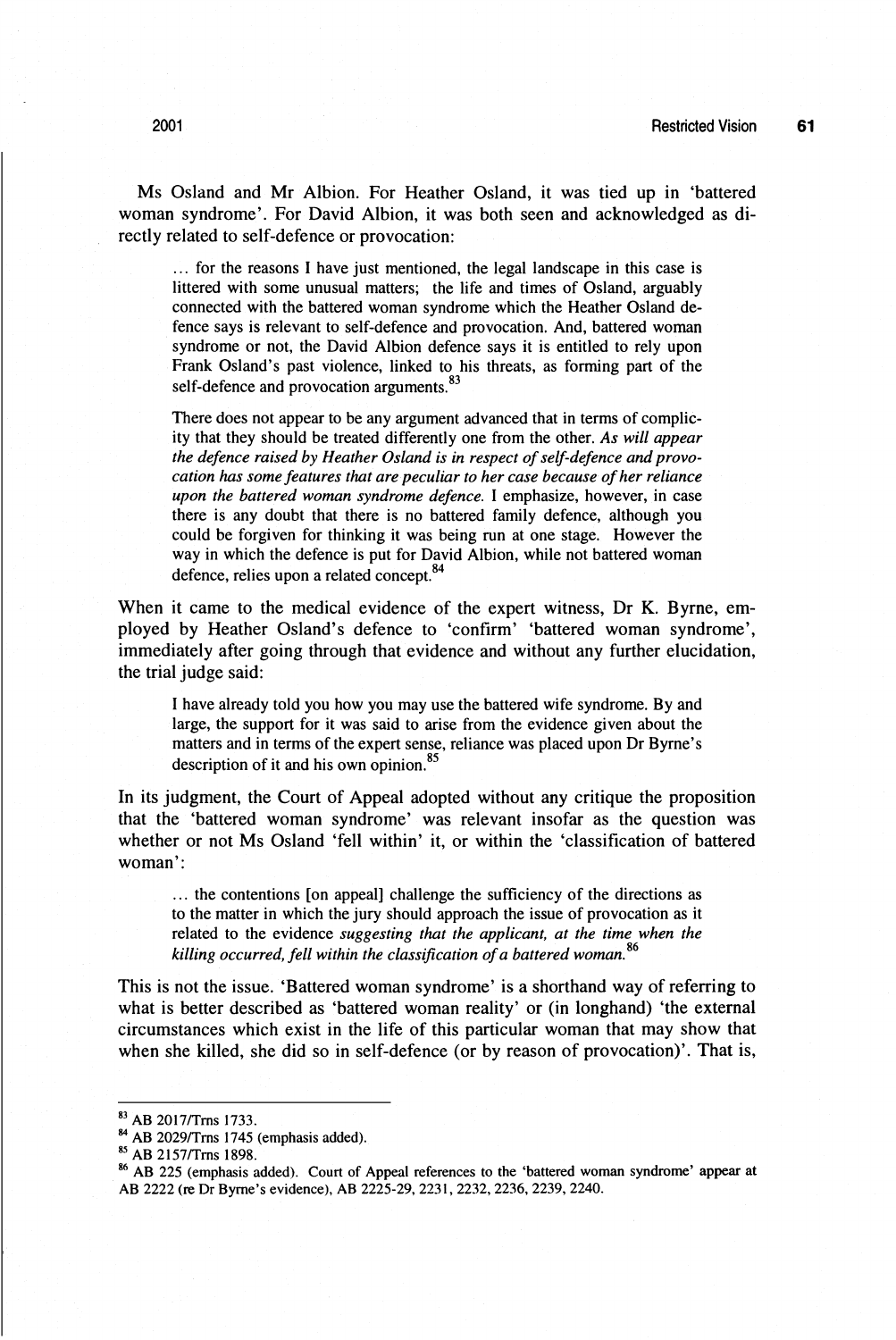contrary to the trial judge and the Court of Appeal<sup>87</sup> that 'battered woman syndrome' is or has 'peculiar' or 'special' features in some way distinguishing it from self-defence or provocation, *it is directly about self-defence and provocation.* The terminology should not be employed to deny women access to self-defence and self-defence or provocation, *it is directly about self-defence and provocation*. The terminology should not be employed to deny women access to self-defence and provocation in the same way as men gain access to them — in for example, as David Albion gained access to them. provocation in the same way as men gain access to them — in the very same trial, for example, as David Albion gained access to them.<br>Because 'battered woman syndrome' has been employed as a 'poor me' defence —

the proposition of the 'poor' woman 'suffering' from 'learned helplessness' who is Because 'battered woman syndrome' has been employed as a 'poor me' defence ---<br>the proposition of the 'poor' woman 'suffering' from 'learned helplessness' who is<br>'sick' and has no control over her life --- women have been the law apply to them as they are entitled to, if the evidence is not looked upon as 'battered woman syndrome' (the 'sick' 'explanation'), but is recognised as being directly about the circumstances (the violence, abuse, etc.) in which the killing took place and whether the Crown has established that:

- in the circumstances (of continuing violence, abuse, sexual aggressionlviolation etc.), the woman claiming self-defence had no belief that it was necessary for her to act in self-defence (she was going to be killed or raped/sexually violated);<sup>88</sup> and
- in the circumstances (of continuing violence, abuse, sexual aggression/violation etc) her killing of the deceased was not reasonable; or
- in the circumstances (of continuing violence, abuse, sexual aggression/violation etc), the woman claiming provocation was not in fact subjected to any wrongful act or insults or series of acts or insults -
	- $\blacktriangleleft$ that could have provoked an 'ordinary person' (of her age) with powers of self-control within the range or limits of what is ordinary for persons of her age, in those circumstances, to have killed the deceased; or
	- **P** whether there is a reasonable doubt (a reasonable doubt raised) that she killed in this way.

## As was said in *Malott* v *The Queen:*

A .. . 'battered woman syndrome' is not a legal defence in itself such that an accused woman need only establish that she is suffering from the syndrome in order to gain an acquittal ...

How should the courts combat the 'syndromization' ... of battered women who act in self-defence? The legal inquiry into the moral [sic] culpability of a woman who is, for instance, claiming self-defence must focus on the reasonableness of her actions in the context of her personal experiences, and her experiences as a woman, not on her status as a battered woman and her entitlement to claim that she is suffering from 'battered woman syndrome' ... By emphasizing a woman's 'learned helplessness', her dependence, her vic-

*Zecevic v* **DPP** *(Vic)* (1987) 162 CLR 645.

<sup>&</sup>lt;sup>87</sup> Citing *Ahluwalia* (1993) 96 Cr App R 133 and R *v Thornton (No. 2)* [1996] 1 WLR 1174 — cases which have come under serious challenge and sustained critique in feminist jurisprudence: the Court of Appeal indicates no awareness of this.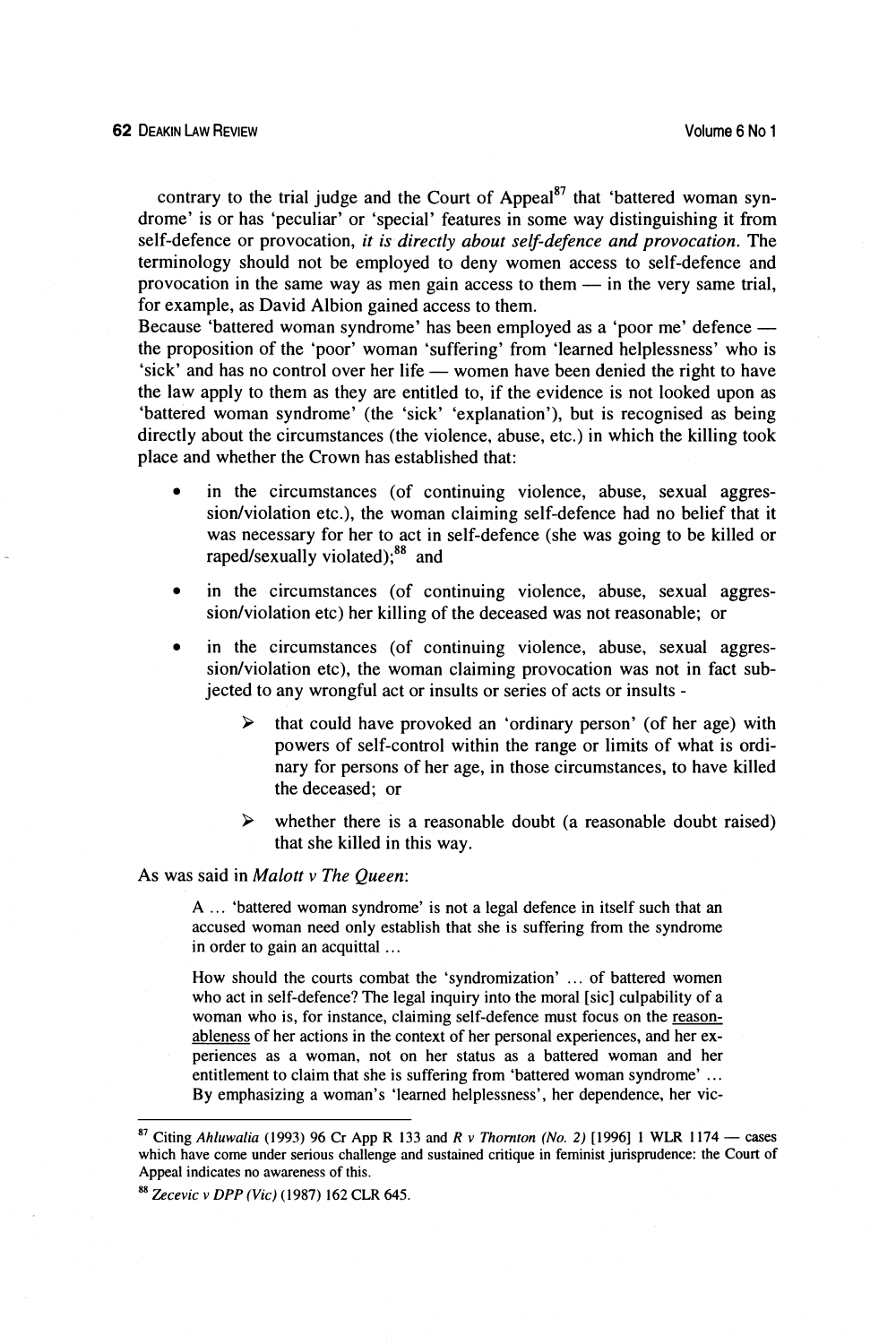timization, and her low self-esteem, in order to establish that she suffers from 'battered woman syndrome', the legal debate shifts from the objective rationality of her actions to preserve her own life to those personal inadequacies which apparently explain her failure to flee from her abuser. Such an emphasis comports too well with society's stereotypes about women. Therefore, it should be scrupulously avoided ... 89

The court in *Malott* went on to note that not only juries have difficulty in dealing with the prolonged history of violence to which women may be subjected and in the context of which they kill, then wish to have their claims self-defence taken seriously:

How should these principles be given practical effect in the context of a jury trial of a woman accused of murdering her abuser? ... where the reasonableness of a battered woman's belief is at issue in a criminal case, a judge and jury should be made to appreciate that a battered woman's experiences are both individualized, based on her own history and relationships, as well as shared with other women, within the context of a society and a legal system which has historically undervalued women's experiences. **A** judge and jury should be told that a battered woman's experiences are generally outside the common understanding of the average judge and juror, and that they should seek to understand the evidence being presented to them in order to overcome the myths and stereotypes which we all share. Finally, all of this should be presented in such a way as to focus on the reasonableness of the woman's actions, without relying on old or new stereotypes about battered women.

Concerns have been expressed that the treatment of expert evidence on battered woman syndrome, which is itself admissible in order to combat the myths and stereotypes which society has about battered women, has led to a new stereotype of the 'battered woman' ... It is possible that those women who are unable to fit themselves within the stereotype of a victimized, passive, helpless, dependent, battered woman will not have their claims to selfdefence fairly decided. For instance, women who have demonstrated too much strength or initiative, women of colour, women who are professionals, or women who might have fought back against their abusers on previous occasions, should not be penalized for failing to accord with the stereotypical image of the archetypal battered woman ... Needless to say, women with these characteristics are still entitled to have their claims of self-defence fairly adjudicated, and they are also still entitled to have their experiences as battered women inform the analysis.<sup>90</sup>

So long as 'battered woman syndrome' is projected through the courts as an 'answer' for women who kill violent husbands, the woman who cannot fit herself within the 'helpless, hopeless and lost' paradigm  $-$  because she is a real, live woman having to live and work in the world outside the home, whatever happens within  $it^{91}$  - will be categorised as 'wicked'. This characterisation will persist

 $^{89}$  Unreported, Supreme Court of Canada, 12 February 1998, No 25613, 12 and 13.  $^{90}$  Ibid 13.

Predictably, that Heather Osland held down paid employment throughout the course of her marriage to Frank Osland was used to support the down paid employment throughout the course of her marriage to<br>
Frank Osland was used to support the proposition that she was 'not' a 'battered woman' — despite<br>
Frank Osland she wide a incontrovertible evidence not only from Heather Osland and her children, but from neighbours, **work-**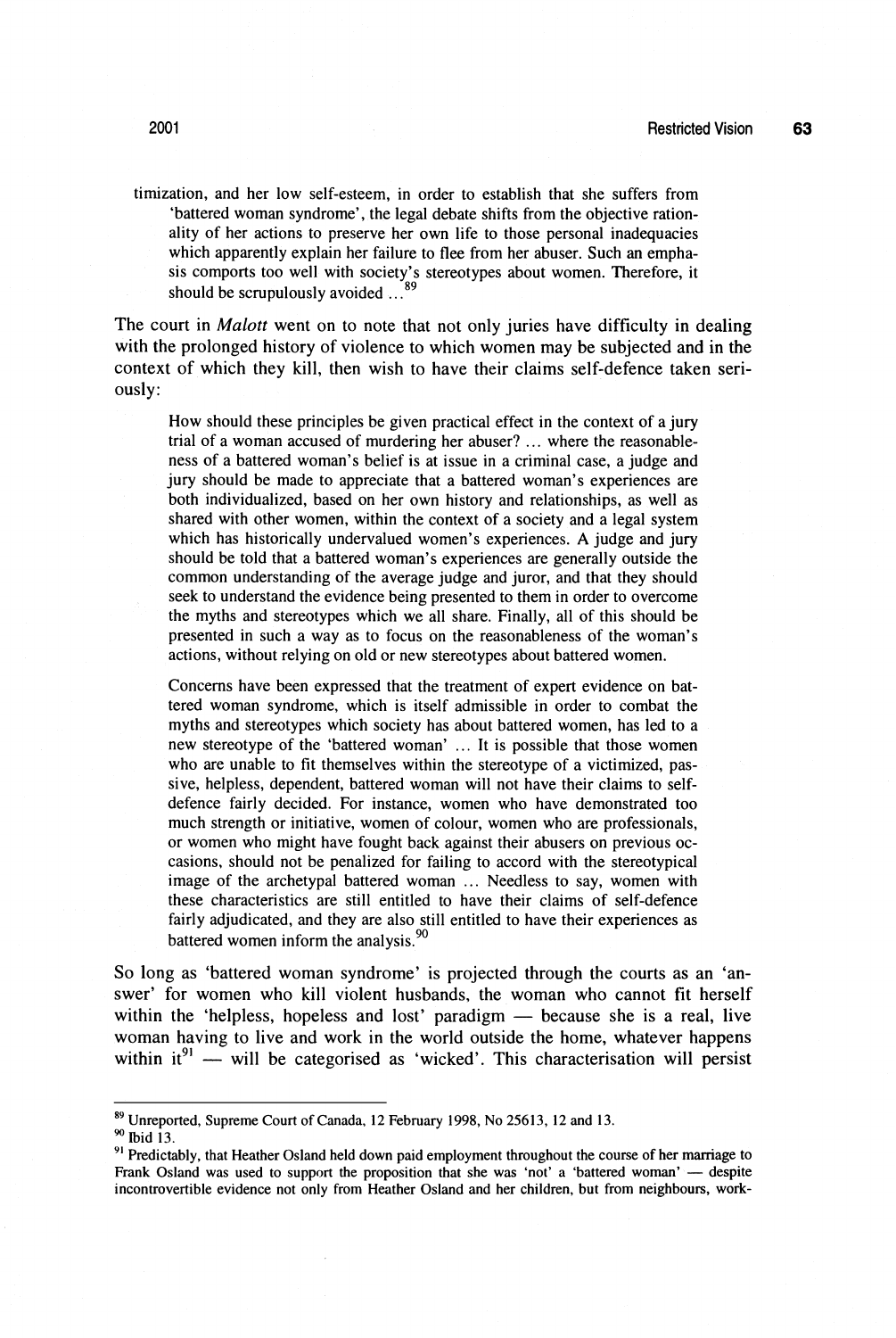against a reading of the law which sees men who kill their wives as understandably 'provoked' by what women do (leave them), or what women say ('I'm leaving').

Trial judges must make clear in the charge to the jury that it is not the law that for a woman to 'escape' conviction for murder, she has to 'fit herself within' the 'battered woman syndrome', nor that this evidence is given in order that the jury can make such a determination. Rather, the jury's job is to determine whether the woman acted in self-defence: that is, whether, after a history of violence and abuse, she believed she was in danger of being killed, and killed to save her own life.

Self-defence is about a rational act of the person who kills in order to save her (or his) own life. Rather than about the sickness inherent in a 'battered woman syndrome', the claim for self-defence when a woman who kills in the fear that the history of violence has taught her to take seriously is about the 'battered woman reality'. Here, the focus is on the reality of the circumstances in which the woman has lived, the reality of the violence inflicted upon her over years, and the reality of her recognition that unless she kills, it is she who will be killed.

#### $\mathbf{I}$ **BEYOND WITCHCRAFT: RECOGNISING WOMEN AS HUMAN**

For women to gain equal rights in the courtroom as accused, as litigants in civil cases, as lay and expert witnesses, and as lawyers, it is necessary first that women be afforded equal status as human beings. For all that the law is founded in notions cases, as lay and expert witnesses, and as lawyers, it is necessary first that women<br>be afforded equal status as human beings. For all that the law is founded in notions<br>of justice and fairness, neither have extended to wo measure as to men.

Women's reality has not been a feature of the British nor the Australian legal system. This has deprived women of just laws and just treatment in law.<sup>92</sup>

Less favourable treatment discrimination recognises that singling out individuals or groups because of their sexlgender, racelethnicity, disability or other identities or attributes, so that they are deprived of equal access to systems or resources is unlawful. Differential impact discrimination is about recognising that imposing rules, practices and requirements upon 'everyone' regardless of sex/gender, race/ethnicity, disability or other identities or attributes can lead to negative treatment for particular groups because of their sex/gender, race/ethnicity, disability or other identities or attributes, and that this should equally be regarded as unlawful.

As was pointed out in *Malott*, expert evidence was accepted in  $R v$  *Lavelle*<sup>93</sup> for two basic reasons:

to dispel the myths and stereotypes inherent in understandings of a battered

mates, a local minister and others that Frank Osland was violent, and that she was threatened, beaten and abused.

**<sup>92</sup>**And of access to law generally. See Jocelynne **A** Scutt, 'Access to law in an age of mean spiritedness' in Linda Hancock (ed) *Women, Public Policy and the State* (1999) 124-43.

**<sup>93</sup>** (1990) 55 CCC **(3rd)** 97.